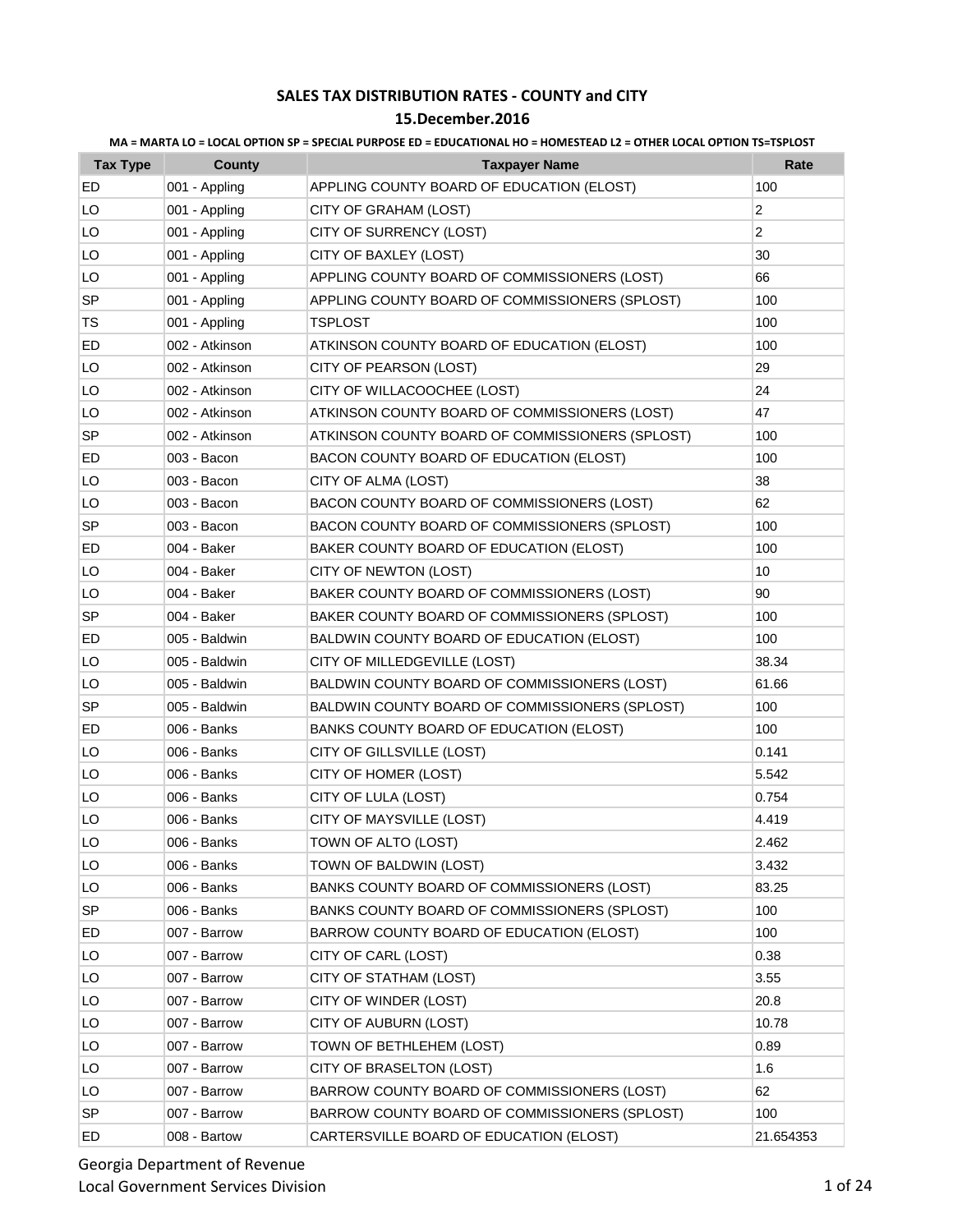### **15.December.2016**

| <b>Tax Type</b> | <b>County</b>  | <b>Taxpayer Name</b>                            | Rate      |
|-----------------|----------------|-------------------------------------------------|-----------|
| ED              | 008 - Bartow   | BARTOW COUNTY BOARD OF EDUCATION (ELOST)        | 78.345647 |
| LO              | 008 - Bartow   | CITY OF CARTERSVILLE (LOST)                     | 19.3      |
| LO              | 008 - Bartow   | CITY OF EMERSON (LOST)                          | 1.97      |
| LO              | 008 - Bartow   | CITY OF EUHARLEE (LOST)                         | 4.13      |
| LO              | 008 - Bartow   | CITY OF KINGSTON (LOST)                         | 0.955     |
| LO              | 008 - Bartow   | CITY OF WHITE (LOST)                            | 0.955     |
| LO              | 008 - Bartow   | CITY OF ADAIRSVILLE (LOST)                      | 4.64      |
| LO              | 008 - Bartow   | BARTOW COUNTY BOARD OF COMMISSIONERS (LOST)     | 68.05     |
| SP              | 008 - Bartow   | BARTOW COUNTY BOARD OF COMMISSIONERS (SPLOST)   | 100       |
| ED              | 009 - Ben Hill | BEN HILL COUNTY BOARD OF EDUCATION (ELOST)      | 100       |
| LO              | 009 - Ben Hill | CITY OF FITZGERALD (LOST)                       | 50        |
| LO              | 009 - Ben Hill | BEN HILL COUNTY BOARD OF COMMISSIONERS (LOST)   | 50        |
| SP              | 009 - Ben Hill | BEN HILL COUNTY BOARD OF COMMISSIONERS (SPLOST) | 100       |
| ED              | 010 - Berrien  | BERRIEN COUNTY BOARD OF EDUCATION (ELOST)       | 100       |
| LO              | 010 - Berrien  | CITY OF ENIGMA (LOST)                           | 3.41      |
| LO              | 010 - Berrien  | CITY OF NASHVILLE (LOST)                        | 20.15     |
| LO              | 010 - Berrien  | CITY OF RAY CITY (LOST)                         | 4.03      |
| LO              | 010 - Berrien  | TOWN OF ALAPAHA (LOST)                          | 3.41      |
| LO              | 010 - Berrien  | BERRIEN COUNTY BOARD OF COMMISSIONERS (LOST)    | 69        |
| <b>SP</b>       | 010 - Berrien  | BERRIEN COUNTY BOARD OF COMMISSIONERS (SPLOST)  | 100       |
| ED              | 011 - Bibb     | BIBB COUNTY BOARD OF EDUCATION (ELOST)          | 100       |
| LO              | 011 - Bibb     | CITY OF MACON (LOST)                            | 0         |
| LO              | 011 - Bibb     | BIBB COUNTY BOARD OF COMMISSIONERS (LOST)       | 100       |
| SP              | 011 - Bibb     | BIBB COUNTY BOARD OF COMMISSIONERS (SPLOST)     | 100       |
| ED              | 012 - Bleckley | BLECKLEY COUNTY BOARD OF EDUCATION (ELOST)      | 100       |
| LO              | 012 - Bleckley | CITY OF COCHRAN (LOST)                          | 45.5      |
| LO              | 012 - Bleckley | BLECKLEY COUNTY BOARD OF COMMISSIONERS (LOST)   | 54.5      |
| SP              | 012 - Bleckley | BLECKLEY COUNTY BOARD OF COMMISSIONERS (SPLOST) | 100       |
| TS              | 012 - Bleckley | <b>TSPLOST</b>                                  | 100       |
| ED              | 013 - Brantley | BRANTLEY COUNTY BOARD OF EDUCATION (ELOST)      | 100       |
| LO              | 013 - Brantley | CITY OF HOBOKEN (LOST)                          | 7         |
| LO              | 013 - Brantley | CITY OF NAHUNTA (LOST)                          | 15        |
| LO              | 013 - Brantley | BRANTLEY COUNTY BOARD OF COMMISSIONERS (LOST)   | 78        |
| SP              | 013 - Brantley | BRANTLEY COUNTY BOARD OF COMMISSIONERS (SPLOST) | 100       |
| ED.             | 014 - Brooks   | BROOKS COUNTY BOARD OF EDUCATION (ELOST)        | 100       |
| LO              | 014 - Brooks   | CITY OF MORVEN (LOST)                           | 1.65      |
| LO              | 014 - Brooks   | CITY OF PAVO (LOST)                             | 0.79      |
| LO              | 014 - Brooks   | CITY OF QUITMAN (LOST)                          | 21.25     |
| LO              | 014 - Brooks   | CITY OF BARWICK (LOST)                          | 0.85      |
| LO              | 014 - Brooks   | BROOKS COUNTY BOARD OF COMMISSIONERS (LOST)     | 75.46     |
| SP              | 014 - Brooks   | BROOKS COUNTY BOARD OF COMMISSIONERS (SPLOST)   | 100       |
| ED              | 015 - Bryan    | BRYAN COUNTY BOARD OF EDUCATION (ELOST)         | 100       |
| LO              | 015 - Bryan    | CITY OF PEMBROKE (LOST)                         | 10        |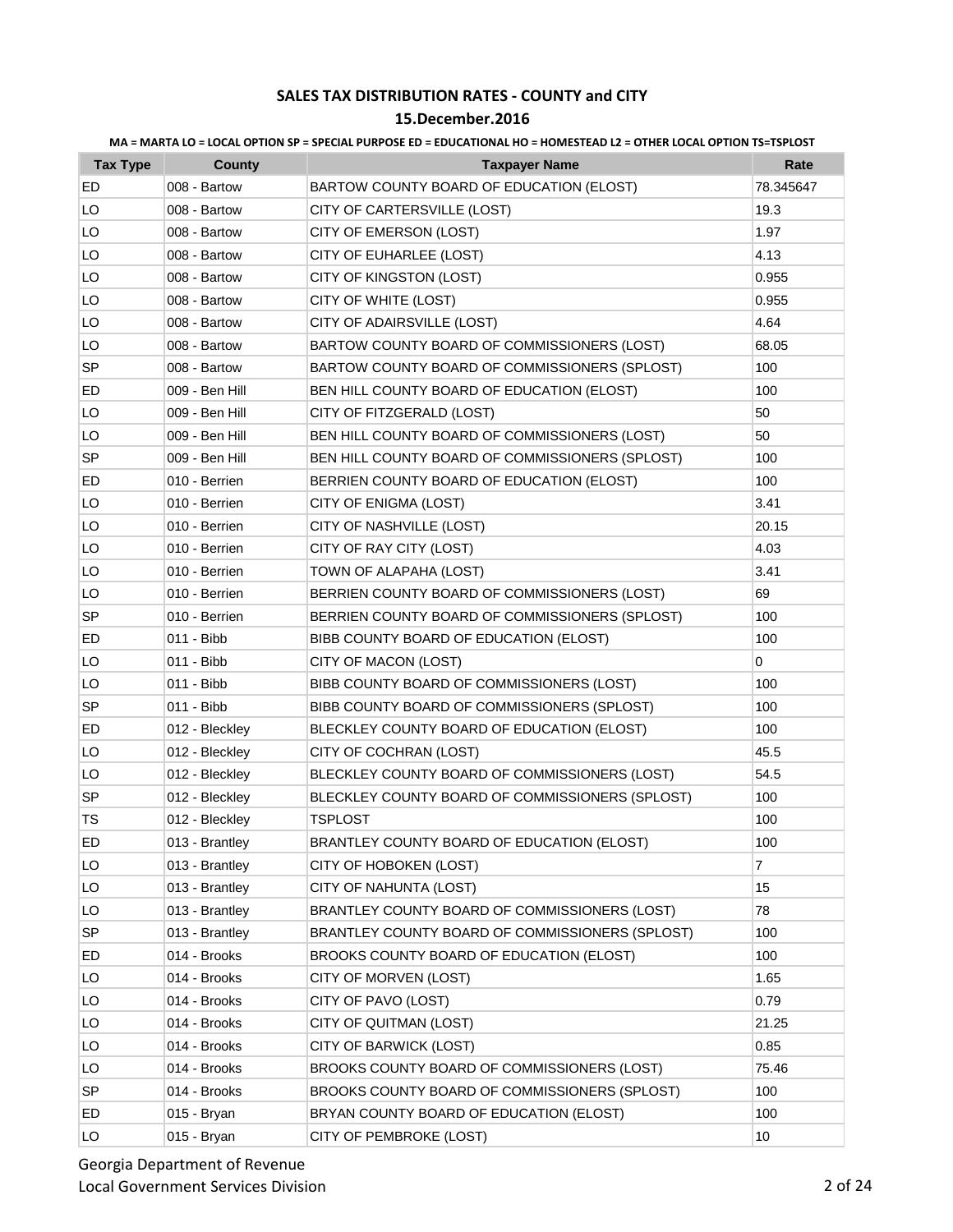### **15.December.2016**

| <b>Tax Type</b> | County        | <b>Taxpayer Name</b>                             | Rate           |
|-----------------|---------------|--------------------------------------------------|----------------|
| LO              | 015 - Bryan   | CITY OF RICHMOND HILL (LOST)                     | 33             |
| LO              | 015 - Bryan   | BRYAN COUNTY BOARD OF COMMISSIONERS (LOST)       | 57             |
| SP              | 015 - Bryan   | BRYAN COUNTY BOARD OF COMMISSIONERS (SPLOST)     | 100            |
| ED              | 016 - Bulloch | <b>BULLOCH COUNTY BOARD OF EDUCATION (ELOST)</b> | 100            |
| LO              | 016 - Bulloch | BULLOCH COUNTY BOARD OF EDUCATION (LOST)         | 100            |
| <b>SP</b>       | 016 - Bulloch | BULLOCH COUNTY BOARD OF COMMISSIONERS (SPLOST)   | 100            |
| LO              | 017 - Burke   | CITY OF GIRARD (LOST)                            | 0.74           |
| LO              | 017 - Burke   | CITY OF KEYSVILLE (LOST)                         | 1.08           |
| LO              | 017 - Burke   | CITY OF MIDVILLE (LOST)                          | 2.35           |
| LO              | 017 - Burke   | CITY OF SARDIS (LOST)                            | 4.23           |
| LO              | 017 - Burke   | CITY OF WAYNESBORO (LOST)                        | 21.6           |
| LO              | 017 - Burke   | CITY OF BLYTHE (LOST)                            | 0.12           |
| LO              | 017 - Burke   | BURKE COUNTY BOARD OF COMMISSIONERS (LOST)       | 69.88          |
| <b>SP</b>       | 017 - Burke   | BURKE COUNTY BOARD OF COMMISSIONERS (SPLOST)     | 100            |
| TS              | 017 - Burke   | <b>TSPLOST</b>                                   | 100            |
| ED              | 018 - Butts   | BUTTS COUNTY BOARD OF EDUCATION (ELOST)          | 100            |
| LO              | 018 - Butts   | CITY OF FLOVILLA (LOST)                          | 5.4            |
| LO              | 018 - Butts   | CITY OF JACKSON (LOST)                           | 26             |
| LO              | 018 - Butts   | CITY OF JENKINSBURG (LOST)                       | 4.5            |
| LO              | 018 - Butts   | BUTTS COUNTY BOARD OF COMMISSIONERS (LOST)       | 64.1           |
| <b>SP</b>       | 018 - Butts   | BUTTS COUNTY BOARD OF COMMISSIONERS (SPLOST)     | 100            |
| ED              | 019 - Calhoun | CALHOUN COUNTY BOARD OF EDUCATION (ELOST)        | 100            |
| LO              | 019 - Calhoun | CITY OF EDISON (LOST)                            | 18.87          |
| LO              | 019 - Calhoun | CITY OF LEARY (LOST)                             | 7.6            |
| LO              | 019 - Calhoun | CITY OF MORGAN (LOST)                            | 2.95           |
| LO              | 019 - Calhoun | CITY OF ARLINGTON (LOST)                         | 13.25          |
| LO              | 019 - Calhoun | CALHOUN COUNTY BOARD OF COMMISSIONERS (LOST)     | 57.33          |
| <b>SP</b>       | 019 - Calhoun | CALHOUN COUNTY BOARD OF COMMISSIONERS (SPLOST)   | 100            |
| ED              | 020 - Camden  | CAMDEN COUNTY BOARD OF EDUCATION (ELOST)         | 100            |
| LO              | 020 - Camden  | CITY OF KINGSLAND (LOST)                         | 24.58          |
| LO              | 020 - Camden  | CITY OF ST. MARYS (LOST)                         | 26.42          |
| LO              | 020 - Camden  | CITY OF WOODBINE (LOST)                          | 3              |
| LO              | 020 - Camden  | CAMDEN COUNTY BOARD OF COMMISSIONERS (LOST)      | 46             |
| SP              | 020 - Camden  | CAMDEN COUNTY BOARD OF COMMISSIONERS (SPLOST)    | 100            |
| ED              | 021 - Candler | CANDLER COUNTY BOARD OF EDUCATION (ELOST)        | 100            |
| LO              | 021 - Candler | CITY OF METTER (LOST)                            | 49             |
| LO              | 021 - Candler | TOWN OF PULASKI (LOST)                           | $\overline{c}$ |
| LO              | 021 - Candler | CANDLER COUNTY BOARD OF COMMISSIONERS (LOST)     | 49             |
| SP              | 021 - Candler | CANDLER COUNTY BOARD OF COMMISSIONERS (SPLOST)   | 100            |
| TS              | 021 - Candler | <b>TSPLOST</b>                                   | 100            |
| ED              | 022 - Carroll | CITY OF CARROLLTON BOARD OF EDUCATION (ELOST)    | 20.75          |
| ED              | 022 - Carroll | CITY OF BREMEN BOARD OF EDUCATION (ELOST)        | 3.95           |
| ED              | 022 - Carroll | CARROLL COUNTY BOARD OF EDUCATION (ELOST)        | 75.3           |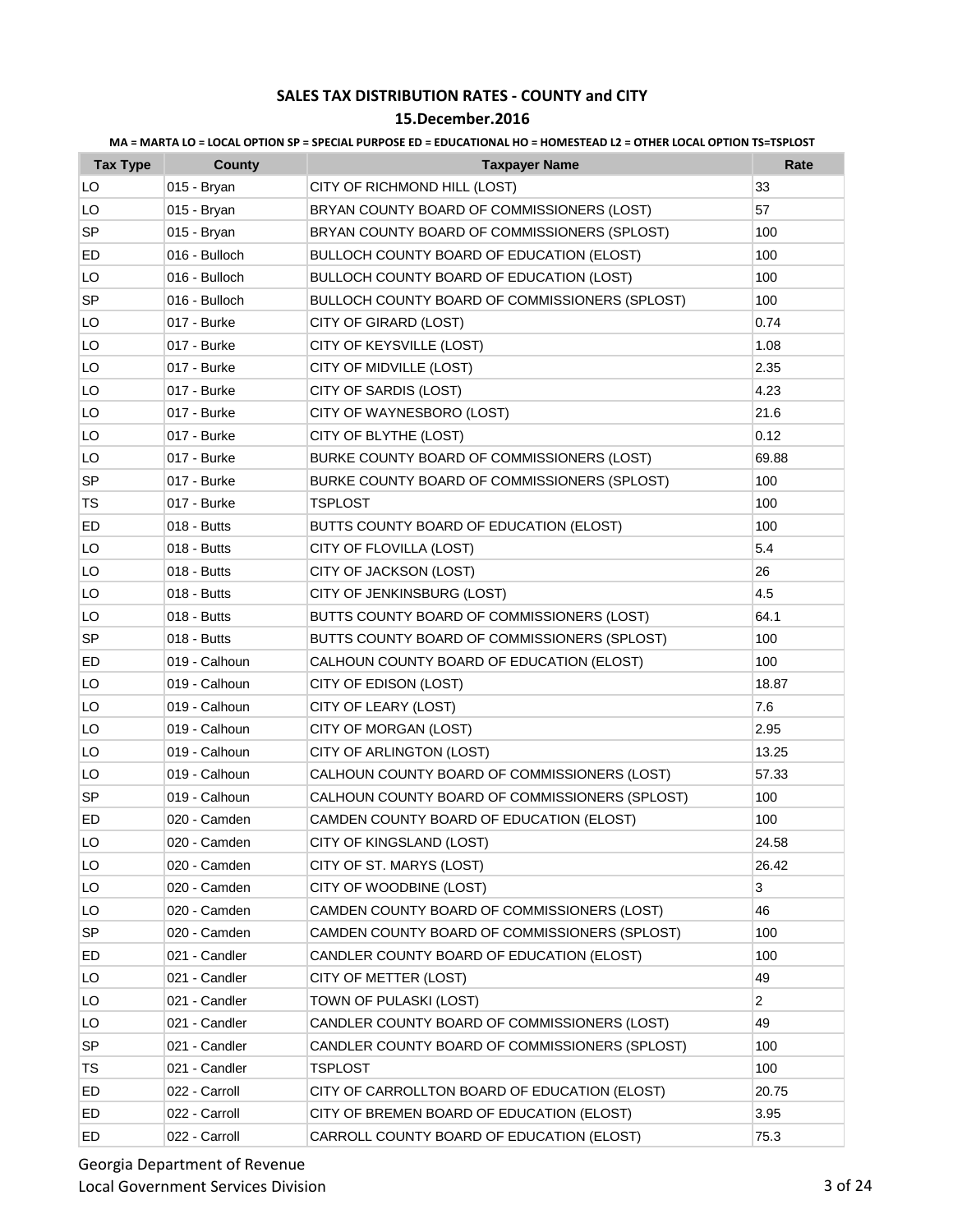|  |  | MA = MARTA LO = LOCAL OPTION SP = SPECIAL PURPOSE ED = EDUCATIONAL HO = HOMESTEAD L2 = OTHER LOCAL OPTION TS=TSPLOST |  |  |
|--|--|----------------------------------------------------------------------------------------------------------------------|--|--|
|--|--|----------------------------------------------------------------------------------------------------------------------|--|--|

| <b>Tax Type</b> | <b>County</b>       | <b>Taxpayer Name</b>                             | Rate    |
|-----------------|---------------------|--------------------------------------------------|---------|
| LO              | 022 - Carroll       | CITY OF CARROLLTON (LOST)                        | 24.36   |
| LO              | 022 - Carroll       | CITY OF MOUNT ZION (LOST)                        | 1.53    |
| LO              | 022 - Carroll       | CITY OF ROOPVILLE (LOST)                         | 0.2     |
| LO              | 022 - Carroll       | CITY OF TEMPLE (LOST)                            | 3.82    |
| LO              | 022 - Carroll       | CITY OF VILLA RICA (LOST)                        | 7.85    |
| LO              | 022 - Carroll       | CITY OF WHITESBURG (LOST)                        | 1.1     |
| LO              | 022 - Carroll       | CITY OF BOWDON (LOST)                            | 2.5     |
| LO              | 022 - Carroll       | CITY OF BREMEN (LOST)                            | 0.32    |
| LO              | 022 - Carroll       | CARROLL COUNTY BOARD OF COMMISSIONERS (LOST)     | 58.32   |
| <b>SP</b>       | 022 - Carroll       | CARROLL COUNTY BOARD OF COMMISSIONERS (SPLOST)   | 100     |
| ED              | 023 - Catoosa       | CATOOSA COUNTY BOARD OF EDUCATION (ELOST)        | 100     |
| LO              | 023 - Catoosa       | CITY OF FORT OGLETHORPE (LOST)                   | 20.47   |
| LO              | 023 - Catoosa       | CITY OF RINGGOLD (LOST)                          | 9.47    |
| LO              | 023 - Catoosa       | CATOOSA COUNTY BOARD OF COMMISSIONERS (LOST)     | 70.06   |
| SP              | 023 - Catoosa       | CATOOSA COUNTY BOARD OF COMMISSIONERS (SPLOST)   | 100     |
| ED              | 024 - Charlton      | CHARLTON COUNTY BOARD OF EDUCATION (ELOST)       | 100     |
| LO              | 024 - Charlton      | CITY OF FOLKSTON (LOST)                          | 28.895  |
| LO              | 024 - Charlton      | CITY OF HOMELAND (LOST)                          | 9.5466  |
| LO              | 024 - Charlton      | CHARLTON COUNTY BOARD OF COMMISSIONERS (LOST)    | 61.5584 |
| SP              | 024 - Charlton      | CHARLTON COUNTY BOARD OF COMMISSIONERS (SPLOST)  | 100     |
| ED              | 025 - Chatham       | CHATHAM COUNTY BOARD OF EDUCATION (ELOST)        | 100     |
| LO              | 025 - Chatham       | CITY OF GARDEN CITY (LOST)                       | 4.3     |
| LO              | 025 - Chatham       | CITY OF POOLER (LOST)                            | 8.84    |
| LO              | 025 - Chatham       | CITY OF PORT WENTWORTH (LOST)                    | 2.47    |
| LO              | 025 - Chatham       | CITY OF SAVANNAH (LOST)                          | 57      |
| LO              | 025 - Chatham       | CITY OF TYBEE ISLAND (LOST)                      | 1.73    |
| LO              | 025 - Chatham       | CITY OF THUNDERBOLT (LOST)                       | 1.23    |
| LO              | 025 - Chatham       | TOWN OF VERNONBURG (LOST)                        | 0.07    |
| LO              | 025 - Chatham       | CITY OF BLOOMINGDALE (LOST)                      | 1.36    |
| LO              | 025 - Chatham       | CHATHAM COUNTY BOARD OF COMMISSIONERS (LOST)     | 23      |
| <b>SP</b>       | 025 - Chatham       | CHATHAM COUNTY BOARD OF COMMISSIONERS (SPLOST)   | 100     |
| ED              | 026 - Chattahoochee | CHATTAHOOCHEE COUNTY BOARD OF EDUCATION (ELOST)  | 100     |
| LO              | 026 - Chattahoochee | CITY OF CUSSETA (LOST)                           | 0       |
| LO              | 026 - Chattahoochee | CHATTAHOOCHEE-CUSSETA CONSOLIDATED GOVT (LOST)   | 100     |
| <b>SP</b>       | 026 - Chattahoochee | CHATTAHOOCHEE-CUSSETA CONSOLIDATED GOVT (SPLOST) | 100     |
| TS              | 026 - Chattahoochee | <b>TSPLOST</b>                                   | 100     |
| ED              | 027 - Chattooga     | TOWN OF TRION BOARD OF EDUCATION (ELOST)         | 34      |
| ED              | 027 - Chattooga     | CHATTOOGA COUNTY BOARD OF EDUCATION (ELOST)      | 66      |
| LO              | 027 - Chattooga     | CITY OF MENLO (LOST)                             | 0       |
| LO              | 027 - Chattooga     | TOWN OF TRION (LOST)                             | 33      |
| LO              | 027 - Chattooga     | CHATTOOGA COUNTY BOARD OF EDUCATION (LOST)       | 67      |
| <b>SP</b>       | 027 - Chattooga     | CHATTOOGA COUNTY BOARD OF COMMISSIONERS (SPLOST) | 100     |
| ED              | 028 - Cherokee      | CHEROKEE COUNTY BOARD OF EDUCATION (ELOST)       | 100     |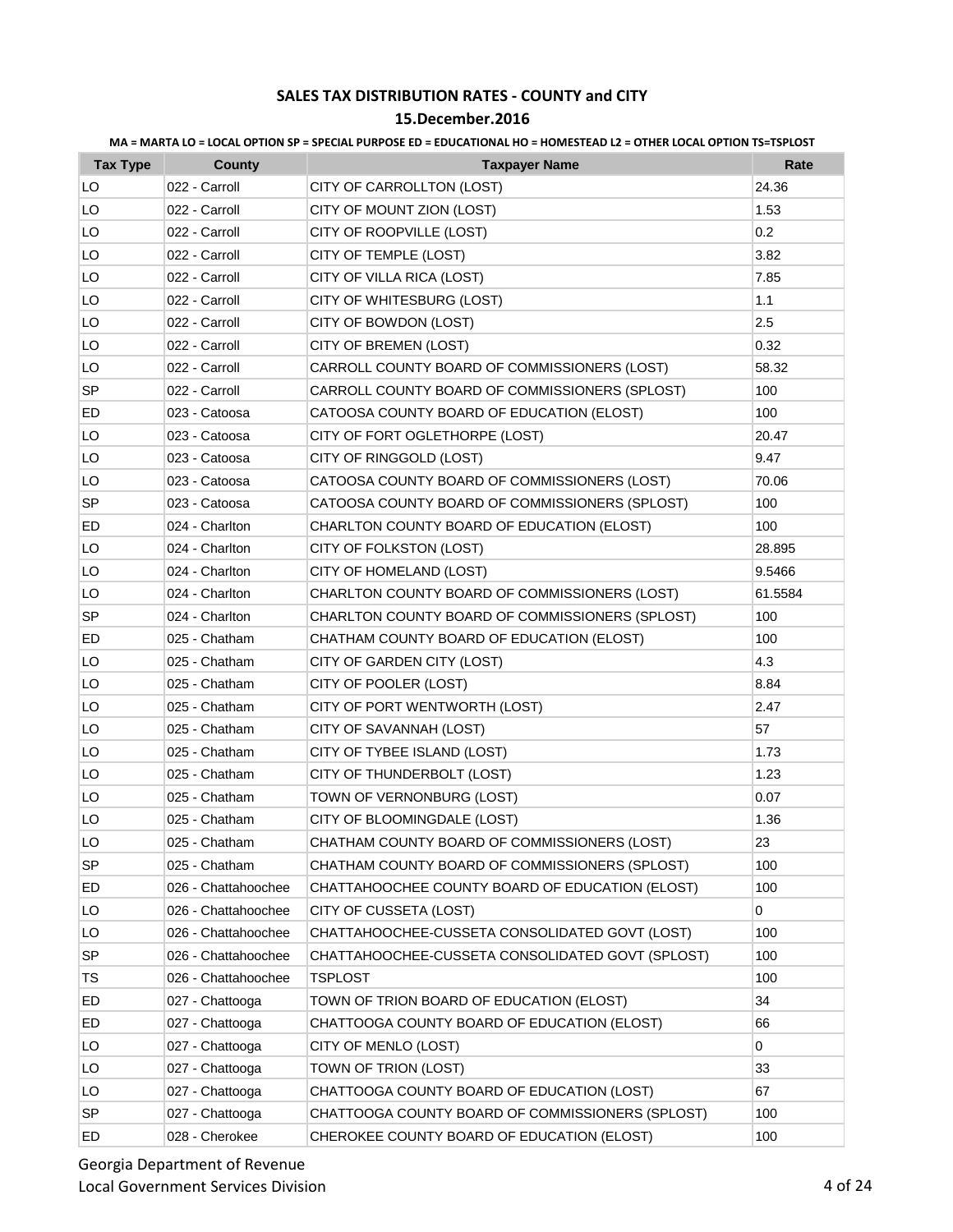### **15.December.2016**

| <b>Tax Type</b> | <b>County</b>  | <b>Taxpayer Name</b>                            | Rate           |
|-----------------|----------------|-------------------------------------------------|----------------|
| SP              | 028 - Cherokee | CHEROKEE COUNTY BOARD OF COMMISSIONERS (SPLOST) | 100            |
| ED              | 029 - Clarke   | CLARKE COUNTY BOARD OF EDUCATION (ELOST)        | 100            |
| LO              | 029 - Clarke   | CITY OF WINTERVILLE (LOST)                      | 0.95           |
| LO              | 029 - Clarke   | CITY OF BOGART (LOST)                           | 0.12           |
| LO              | 029 - Clarke   | CLARKE COUNTY-ATHENS CONSOLIDATED GOVT (LOST)   | 98.93          |
| SP              | 029 - Clarke   | CLARKE COUNTY-ATHENS CONSOLIDATED GOVT (SPLOST) | 100            |
| ED              | 030 - Clay     | CLAY COUNTY BOARD OF EDUCATION (ELOST)          | 100            |
| LO              | 030 - Clay     | CITY OF FORT GAINES (LOST)                      | 40             |
| LO              | 030 - Clay     | CITY OF BLUFFTON (LOST)                         | $\overline{4}$ |
| LO              | 030 - Clay     | CLAY COUNTY BOARD OF COMMISSIONERS (LOST)       | 56             |
| <b>SP</b>       | 030 - Clay     | CLAY COUNTY BOARD OF COMMISSIONERS (SPLOST)     | 100            |
| TS              | 030 - Clay     | <b>TSPLOST</b>                                  | 100            |
| ED              | 031 - Clayton  | CLAYTON COUNTY BOARD OF EDUCATION (ELOST)       | 100            |
| LO              | 031 - Clayton  | CITY OF COLLEGE PARK (LOST)                     | 1.06           |
| LO              | 031 - Clayton  | CITY OF FOREST PARK (LOST)                      | 11.28          |
| LO              | 031 - Clayton  | CITY OF JONESBORO (LOST)                        | 2.96           |
| LO              | 031 - Clayton  | CITY OF LAKE CITY (LOST)                        | 2.25           |
| LO              | 031 - Clayton  | CITY OF LOVEJOY (LOST)                          | 3.34           |
| LO              | 031 - Clayton  | CITY OF MORROW (LOST)                           | 3.77           |
| LO              | 031 - Clayton  | CITY OF RIVERDALE (LOST)                        | 8.75           |
| LO              | 031 - Clayton  | CLAYTON COUNTY BOARD OF COMMISSIONERS (LOST)    | 66.59          |
| MA              | 031 - Clayton  | <b>MARTA</b>                                    | 100            |
| <b>SP</b>       | 031 - Clayton  | CLAYTON COUNTY BOARD OF COMMISSIONERS (SPLOST)  | 100            |
| ED              | 032 - Clinch   | CLINCH COUNTY BOARD OF EDUCATION (ELOST)        | 100            |
| LO              | 032 - Clinch   | CITY OF DUPONT (LOST)                           | 1.94           |
| LO              | 032 - Clinch   | CITY OF FARGO (LOST)                            | 5.18           |
| LO              | 032 - Clinch   | CITY OF HOMERVILLE (LOST)                       | 41.83          |
| LO              | 032 - Clinch   | CITY OF ARGYLE (LOST)                           | 3.42           |
| LO              | 032 - Clinch   | CLINCH COUNTY BOARD OF COMMISSIONERS (LOST)     | 47.63          |
| SP              | 032 - Clinch   | CLINCH COUNTY BOARD OF COMMISSIONERS (SPLOST)   | 100            |
| ED              | 033 - Cobb     | CITY OF MARIETTA BOARD OF EDUCATION (ELOST)     | 7.25           |
| ED              | 033 - Cobb     | COBB COUNTY BOARD OF EDUCATION (ELOST)          | 92.75          |
| <b>SP</b>       | 033 - Cobb     | COBB COUNTY BOARD OF COMMISSIONERS (SPLOST)     | 100            |
| ED              | 034 - Coffee   | COFFEE COUNTY BOARD OF EDUCATION (ELOST)        | 100            |
| LO              | 034 - Coffee   | CITY OF DOUGLAS (LOST)                          | 31             |
| LO              | 034 - Coffee   | CITY OF NICHOLLS (LOST)                         | 4.33           |
| LO              | 034 - Coffee   | CITY OF AMBROSE (LOST)                          | 0.83           |
| LO              | 034 - Coffee   | CITY OF BROXTON (LOST)                          | 3.67           |
| LO              | 034 - Coffee   | COFFEE COUNTY BOARD OF COMMISSIONERS (LOST)     | 60.17          |
| <b>SP</b>       | 034 - Coffee   | COFFEE COUNTY BOARD OF COMMISSIONERS (SPLOST)   | 100            |
| ED              | 035 - Colquitt | COLQUITT COUNTY BOARD OF EDUCATION (ELOST)      | 100            |
| LO              | 035 - Colquitt | COLQUITT COUNTY BOARD OF EDUCATION (LOST)       | 100            |
| SP              | 035 - Colquitt | COLQUITT COUNTY BOARD OF COMMISSIONERS (SPLOST) | 100            |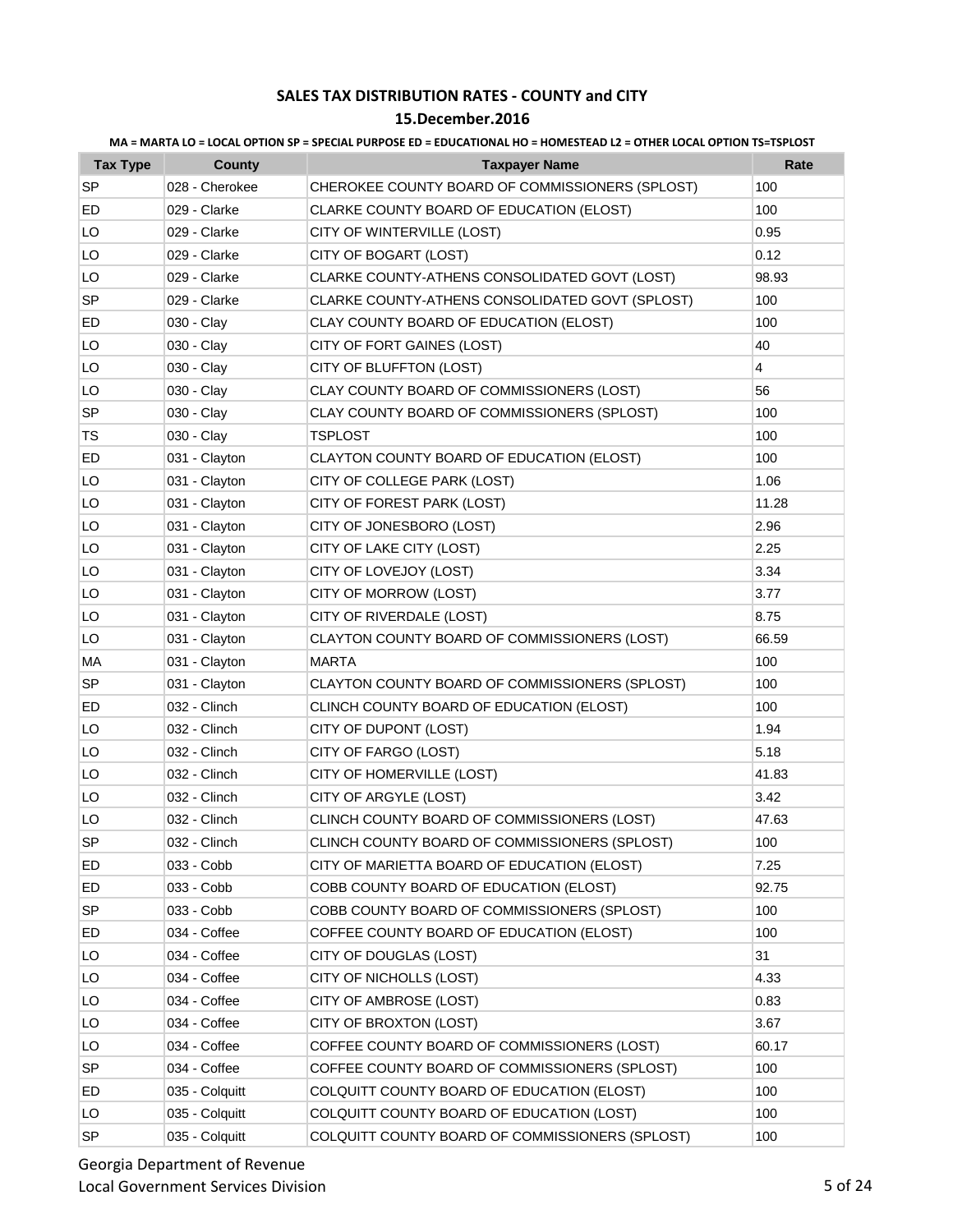| MA = MARTA LO = LOCAL OPTION SP = SPECIAL PURPOSE ED = EDUCATIONAL HO = HOMESTEAD L2 = OTHER LOCAL OPTION TS=TSPLOST |  |  |
|----------------------------------------------------------------------------------------------------------------------|--|--|
|                                                                                                                      |  |  |

| <b>Tax Type</b> | <b>County</b>  | <b>Taxpayer Name</b>                            | Rate           |
|-----------------|----------------|-------------------------------------------------|----------------|
| ED              | 036 - Columbia | COLUMBIA COUNTY BOARD OF EDUCATION (ELOST)      | 100            |
| LO              | 036 - Columbia | CITY OF GROVETOWN (LOST)                        | 9              |
| LO              | 036 - Columbia | CITY OF HARLEM (LOST)                           | 3.5            |
| LO              | 036 - Columbia | COLUMBIA COUNTY BOARD OF COMMISSIONERS (LOST)   | 87.5           |
| <b>SP</b>       | 036 - Columbia | COLUMBIA COUNTY BOARD OF COMMISSIONERS (SPLOST) | 100            |
| TS              | 036 - Columbia | TSPLOST                                         | 100            |
| ED              | 037 - Cook     | COOK COUNTY BOARD OF EDUCATION (ELOST)          | 100            |
| LO              | 037 - Cook     | CITY OF CECIL (LOST)                            | 0.905          |
| LO              | 037 - Cook     | CITY OF LENOX (LOST)                            | 3.14           |
| LO              | 037 - Cook     | CITY OF SPARKS (LOST)                           | 5.65           |
| LO              | 037 - Cook     | CITY OF ADEL (LOST)                             | 11.685         |
| LO              | 037 - Cook     | COOK COUNTY BOARD OF COMMISSIONERS (LOST)       | 78.62          |
| <b>SP</b>       | 037 - Cook     | COOK COUNTY BOARD OF COMMISSIONERS (SPLOST)     | 100            |
| ED              | 038 - Coweta   | COWETA COUNTY BOARD OF EDUCATION (ELOST)        | 100            |
| LO              | 038 - Coweta   | CITY OF GRANTVILLE (LOST)                       | 2.87           |
| LO              | 038 - Coweta   | CITY OF HARALSON (LOST)                         | 0.16           |
| LO              | 038 - Coweta   | CITY OF MORELAND (LOST)                         | 0.37           |
| LO              | 038 - Coweta   | CITY OF NEWNAN (LOST)                           | 31.19          |
| LO              | 038 - Coweta   | CITY OF PALMETTO (LOST)                         | 0.29           |
| LO              | 038 - Coweta   | CITY OF SENOIA (LOST)                           | 3.13           |
| LO              | 038 - Coweta   | CITY OF SHARPSBURG (LOST)                       | 0.32           |
| LO              | 038 - Coweta   | CITY OF TURIN (LOST)                            | 0.26           |
| LO              | 038 - Coweta   | COWETA COUNTY BOARD OF COMMISSIONERS (LOST)     | 61.41          |
| <b>SP</b>       | 038 - Coweta   | COWETA COUNTY BOARD OF COMMISSIONERS (SPLOST)   | 100            |
| ED              | 039 - Crawford | CRAWFORD COUNTY BOARD OF EDUCATION (ELOST)      | 100            |
| LO              | 039 - Crawford | CITY OF ROBERTA (LOST)                          | 20             |
| LO              | 039 - Crawford | CRAWFORD COUNTY BOARD OF COMMISSIONERS (LOST)   | 80             |
| SP              | 039 - Crawford | CRAWFORD COUNTY BOARD OF COMMISSIONERS (SPLOST) | 100            |
| ED              | 040 - Crisp    | CRISP COUNTY BOARD OF EDUCATION (ELOST)         | 100            |
| LO              | 040 - Crisp    | CITY OF CORDELE (LOST)                          | 50             |
| LO              | 040 - Crisp    | CITY OF ARABI (LOST)                            | $\overline{c}$ |
| LO              | 040 - Crisp    | CRISP COUNTY BOARD OF COMMISSIONERS (LOST)      | 48             |
| SP              | 040 - Crisp    | CRISP COUNTY BOARD OF COMMISSIONERS (SPLOST)    | 100            |
| TS              | 040 - Crisp    | <b>TSPLOST</b>                                  | 100            |
| ED              | 041 - Dade     | DADE COUNTY BOARD OF EDUCATION (ELOST)          | 100            |
| LO              | 041 - Dade     | CITY OF TRENTON (LOST)                          | 20             |
| LO              | 041 - Dade     | DADE COUNTY BOARD OF COMMISSIONERS (LOST)       | 80             |
| SP              | 041 - Dade     | DADE COUNTY BOARD OF COMMISSIONERS (SPLOST)     | 100            |
| ED              | 042 - Dawson   | DAWSON COUNTY BOARD OF EDUCATION (ELOST)        | 100            |
| LO              | 042 - Dawson   | CITY OF DAWSONVILLE (LOST)                      | 12             |
| LO              | 042 - Dawson   | DAWSON COUNTY BOARD OF COMMISSIONERS (LOST)     | 88             |
| <b>SP</b>       | 042 - Dawson   | DAWSON COUNTY BOARD OF COMMISSIONERS (SPLOST)   | 100            |
| ED              | 043 - Decatur  | DECATUR COUNTY BOARD OF EDUCATION (ELOST)       | 100            |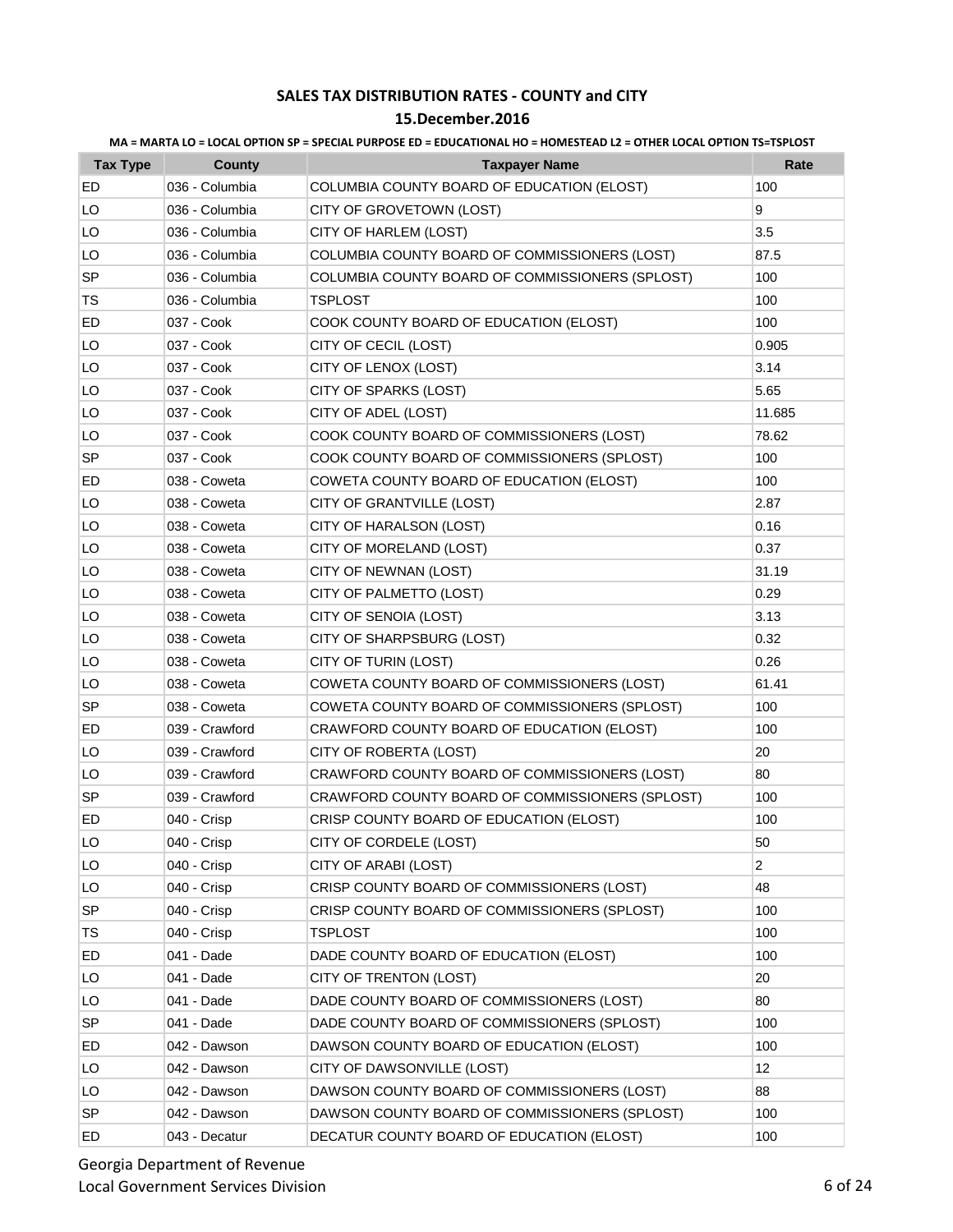### **15.December.2016**

| <b>Tax Type</b> | County          | <b>Taxpayer Name</b>                             | Rate           |
|-----------------|-----------------|--------------------------------------------------|----------------|
| LO              | 043 - Decatur   | CITY OF CLIMAX (LOST)                            | 1.63           |
| LO              | 043 - Decatur   | CITY OF ATTAPULGUS (LOST)                        | 2.46           |
| LO              | 043 - Decatur   | CITY OF BAINBRIDGE (LOST)                        | 41.38          |
| LO              | 043 - Decatur   | CITY OF BRINSON (LOST)                           | 1.08           |
| LO              | 043 - Decatur   | DECATUR COUNTY BOARD OF COMMISSIONERS (LOST)     | 53.45          |
| <b>SP</b>       | 043 - Decatur   | DECATUR COUNTY BOARD OF COMMISSIONERS (SPLOST)   | 100            |
| ED              | 044 - DeKalb    | CITY OF DECATUR BOARD OF EDUCATION (ELOST)       | 3.2            |
| ED              | 044 - DeKalb    | CITY OF ATLANTA BOARD OF EDUCATION (ELOST)       | 3.52           |
| ED              | 044 - DeKalb    | DEKALB COUNTY BOARD OF EDUCATION (ELOST)         | 93.28          |
| HO              | 044 - DeKalb    | DEKALB COUNTY BOARD OF COMMISSIONERS (HOST)      | 100            |
| MA              | 044 - DeKalb    | <b>MARTA</b>                                     | 100            |
| ED              | 045 - Dodge     | DODGE COUNTY BOARD OF EDUCATION (ELOST)          | 100            |
| LO              | 045 - Dodge     | TOWN OF CHAUNCEY (LOST)                          | 2.57           |
| LO              | 045 - Dodge     | CITY OF CHESTER (LOST)                           | 7.6            |
| LO              | 045 - Dodge     | CITY OF EASTMAN (LOST)                           | 31.14          |
| LO              | 045 - Dodge     | CITY OF MILAN (LOST)                             | 3.38           |
| LO              | 045 - Dodge     | CITY OF RHINE (LOST)                             | 2.82           |
| LO              | 045 - Dodge     | DODGE COUNTY BOARD OF COMMISSIONERS (LOST)       | 52.49          |
| SP              | 045 - Dodge     | DODGE COUNTY BOARD OF COMMISSIONERS (SPLOST)     | 100            |
| TS              | 045 - Dodge     | <b>TSPLOST</b>                                   | 100            |
| ED              | 046 - Dooly     | DOOLY COUNTY BOARD OF EDUCATION (ELOST)          | 100            |
| LO              | 046 - Dooly     | TOWN OF DOOLING (LOST)                           | 1.13           |
| LO              | 046 - Dooly     | CITY OF LILLY (LOST)                             | 1.6            |
| LO              | 046 - Dooly     | CITY OF PINEHURST (LOST)                         | 3.17           |
| LO              | 046 - Dooly     | CITY OF UNADILLA (LOST)                          | 16.2           |
| LO              | 046 - Dooly     | CITY OF VIENNA (LOST)                            | 19.2           |
| LO              | 046 - Dooly     | TOWN OF BYROMVILLE (LOST)                        | 3.7            |
| LO              | 046 - Dooly     | DOOLY COUNTY BOARD OF COMMISSIONERS (LOST)       | 55             |
| <b>SP</b>       | 046 - Dooly     | DOOLY COUNTY BOARD OF COMMISSIONERS (SPLOST)     | 100            |
| TS              | 046 - Dooly     | <b>TSPLOST</b>                                   | 100            |
| ED              | 047 - Dougherty | DOUGHERTY COUNTY BOARD OF EDUCATION (ELOST)      | 100            |
| LO              | 047 - Dougherty | CITY OF ALBANY (LOST)                            | 60             |
| LO              | 047 - Dougherty | DOUGHERTY COUNTY BOARD OF COMMISSIONERS (LOST)   | 40             |
| SP              | 047 - Dougherty | DOUGHERTY COUNTY BOARD OF COMMISSIONERS (SPLOST) | 100            |
| ED              | 048 - Douglas   | DOUGLAS COUNTY BOARD OF EDUCATION (ELOST)        | 100            |
| LO              | 048 - Douglas   | CITY OF DOUGLASVILLE (LOST)                      | 26.19          |
| LO              | 048 - Douglas   | CITY OF VILLA RICA (LOST)                        | 4.58           |
| LO              | 048 - Douglas   | CITY OF AUSTELL (LOST)                           | 0.03           |
| LO              | 048 - Douglas   | DOUGLAS COUNTY BOARD OF COMMISSIONERS (LOST)     | 69.2           |
| <b>SP</b>       | 048 - Douglas   | DOUGLAS COUNTY BOARD OF COMMISSIONERS (SPLOST)   | 100            |
| ED              | 049 - Early     | EARLY COUNTY BOARD OF EDUCATION (ELOST)          | 100            |
| LO              | 049 - Early     | CITY OF DAMASCUS (LOST)                          | $\overline{2}$ |
| LO              | 049 - Early     | TOWN OF JAKIN (LOST)                             | 1.25           |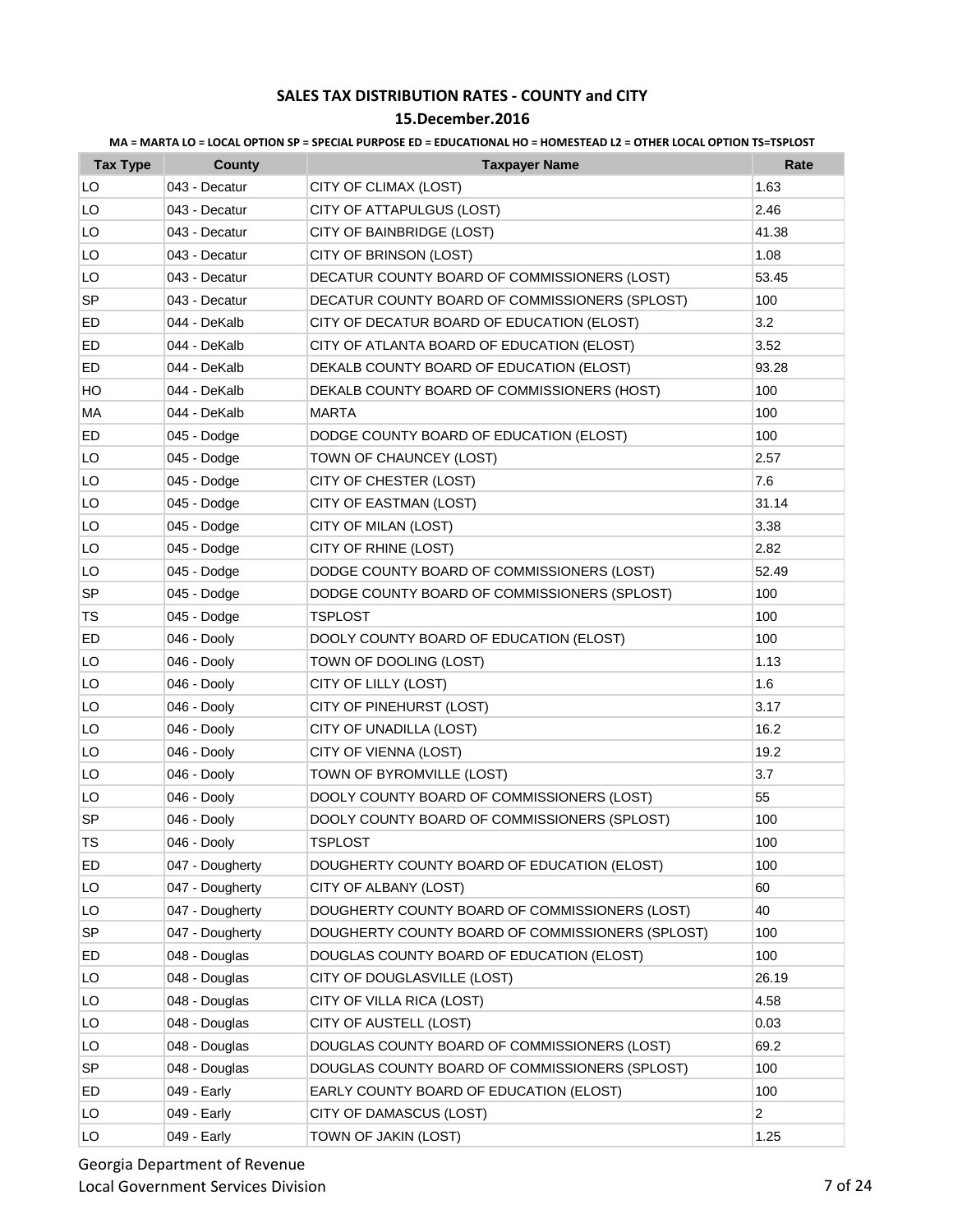### **15.December.2016**

| <b>Tax Type</b> | <b>County</b>   | <b>Taxpayer Name</b>                             | Rate         |
|-----------------|-----------------|--------------------------------------------------|--------------|
| LO              | 049 - Early     | CITY OF ARLINGTON (LOST)                         | 3.1          |
| LO              | 049 - Early     | CITY OF BLAKELY (LOST)                           | 40           |
| LO              | 049 - Early     | EARLY COUNTY BOARD OF COMMISSIONERS (LOST)       | 53.65        |
| SP              | 049 - Early     | EARLY COUNTY BOARD OF COMMISSIONERS (SPLOST)     | 100          |
| ED              | 050 - Echols    | ECHOLS COUNTY BOARD OF EDUCATION (ELOST)         | 100          |
| LO              | 050 - Echols    | ECHOLS COUNTY BOARD OF COMMISSIONERS (LOST)      | 100          |
| <b>SP</b>       | 050 - Echols    | ECHOLS COUNTY BOARD OF COMMISSIONERS (SPLOST)    | 100          |
| ED              | 051 - Effingham | EFFINGHAM COUNTY BOARD OF EDUCATION (ELOST)      | 100          |
| LO              | 051 - Effingham | CITY OF GUYTON (LOST)                            | 3.02         |
| LO              | 051 - Effingham | CITY OF RINCON (LOST)                            | 16.71        |
| LO              | 051 - Effingham | CITY OF SPRINGFIELD (LOST)                       | 5.86         |
| LO              | 051 - Effingham | EFFINGHAM COUNTY BOARD OF COMMISSIONERS (LOST)   | 74.41        |
| SP              | 051 - Effingham | EFFINGHAM COUNTY BOARD OF COMMISSIONERS (SPLOST) | 100          |
| ED              | 052 - Elbert    | ELBERT COUNTY BOARD OF EDUCATION (ELOST)         | 100          |
| LO              | 052 - Elbert    | CITY OF ELBERTON (LOST)                          | 29           |
| LO              | 052 - Elbert    | CITY OF BOWMAN (LOST)                            | 5            |
| LO              | 052 - Elbert    | ELBERT COUNTY BOARD OF COMMISSIONERS (LOST)      | 66           |
| SP              | 052 - Elbert    | ELBERT COUNTY BOARD OF COMMISSIONERS (SPLOST)    | 100          |
| ED              | 053 - Emanuel   | EMANUEL COUNTY BOARD OF EDUCATION (ELOST)        | 100          |
| LO              | 053 - Emanuel   | CITY OF GARFIELD (LOST)                          | 0.89         |
| LO              | 053 - Emanuel   | CITY OF NUNEZ (LOST)                             | 0.65         |
| LO              | 053 - Emanuel   | CITY OF OAK PARK (LOST)                          | 2.14         |
| LO              | 053 - Emanuel   | CITY OF STILLMORE (LOST)                         | 2.35         |
| LO              | 053 - Emanuel   | CITY OF SUMMERTOWN (LOST)                        | 0.71         |
| LO              | 053 - Emanuel   | CITY OF SWAINSBORO (LOST)                        | 34.402       |
| LO              | 053 - Emanuel   | CITY OF TWIN CITY (LOST)                         | 7.71         |
| LO              | 053 - Emanuel   | CITY OF ADRIAN (LOST)                            | 2.94         |
| LO              | 053 - Emanuel   | EMANUEL COUNTY BOARD OF COMMISSIONERS (LOST)     | 48.208       |
| <b>SP</b>       | 053 - Emanuel   | EMANUEL COUNTY BOARD OF COMMISSIONERS (SPLOST)   | 100          |
| TS              | 053 - Emanuel   | <b>TSPLOST</b>                                   | 100          |
| ED              | 054 - Evans     | EVANS COUNTY BOARD OF EDUCATION (ELOST)          | 100          |
| LO              | 054 - Evans     | CITY OF CLAXTON (LOST)                           | 29           |
| LO              | 054 - Evans     | CITY OF DAISY (LOST)                             | 1            |
| LO              | 054 - Evans     | CITY OF HAGAN (LOST)                             | 9            |
| LO              | 054 - Evans     | CITY OF BELLVILLE (LOST)                         | $\mathbf{1}$ |
| LO              | 054 - Evans     | EVANS COUNTY BOARD OF COMMISSIONERS (LOST)       | 60           |
| SP              | 054 - Evans     | EVANS COUNTY BOARD OF COMMISSIONERS (SPLOST)     | 100          |
| <b>TS</b>       | 054 - Evans     | <b>TSPLOST</b>                                   | 100          |
| ED              | 055 - Fannin    | FANNIN COUNTY BOARD OF EDUCATION (ELOST)         | 100          |
| LO              | 055 - Fannin    | CITY OF MCCAYSVILLE (LOST)                       | 10.25        |
| LO              | 055 - Fannin    | CITY OF BLUE RIDGE (LOST)                        | 14           |
| LO              | 055 - Fannin    | FANNIN COUNTY BOARD OF COMMISSIONERS (LOST)      | 75.75        |
| SP              | 055 - Fannin    | FANNIN COUNTY BOARD OF COMMISSIONERS (SPLOST)    | 100          |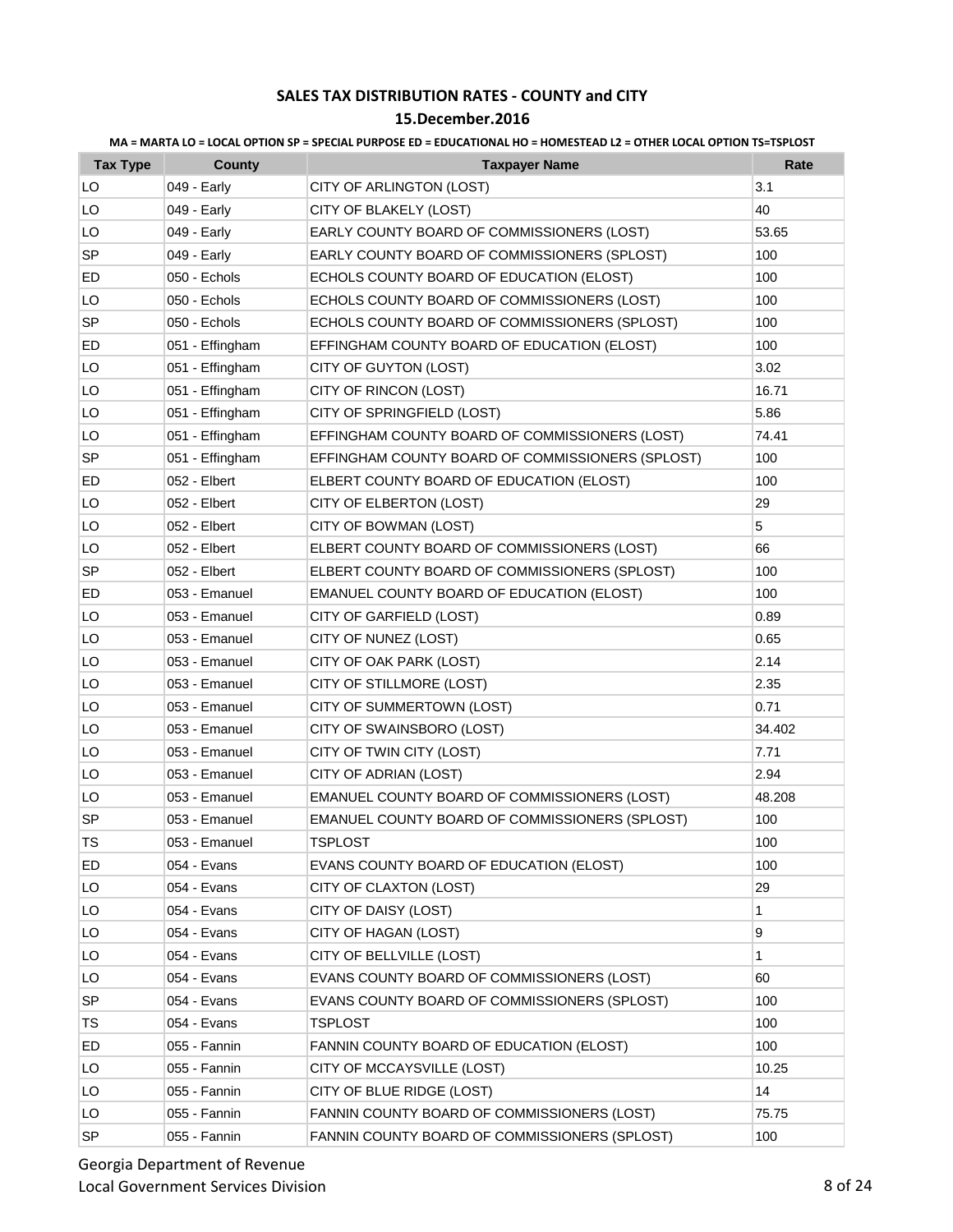### **15.December.2016**

| <b>Tax Type</b> | County         | <b>Taxpayer Name</b>                            | Rate    |
|-----------------|----------------|-------------------------------------------------|---------|
| ED              | 056 - Fayette  | FAYETTE COUNTY BOARD OF EDUCATION (ELOST)       | 100     |
| LO              | 056 - Fayette  | CITY OF FAYETTEVILLE (LOST)                     | 14.1    |
| LO              | 056 - Fayette  | CITY OF PEACHTREE CITY (LOST)                   | 30.1992 |
| LO              | 056 - Fayette  | TOWN OF TYRONE (LOST)                           | 6.15    |
| LO              | 056 - Fayette  | TOWN OF BROOKS (LOST)                           | 0.4508  |
| LO              | 056 - Fayette  | FAYETTE COUNTY BOARD OF COMMISSIONERS (LOST)    | 49.1    |
| SP              | 056 - Fayette  | FAYETTE COUNTY BOARD OF COMMISSIONERS (SPLOST)  | 100     |
| ED              | 057 - Floyd    | CITY OF ROME BOARD OF EDUCATION (ELOST)         | 37.29   |
| ED              | 057 - Floyd    | FLOYD COUNTY BOARD OF EDUCATION (ELOST)         | 62.71   |
| LO              | 057 - Floyd    | CITY OF CAVE SPRING (LOST)                      | 1.8     |
| LO              | 057 - Floyd    | CITY OF ROME (LOST)                             | 41.7    |
| LO              | 057 - Floyd    | FLOYD COUNTY BOARD OF COMMISSIONERS (LOST)      | 56.5    |
| SP              | 057 - Floyd    | FLOYD COUNTY BOARD OF COMMISSIONERS (SPLOST)    | 100     |
| ED              | 058 - Forsyth  | FORSYTH COUNTY BOARD OF EDUCATION (ELOST)       | 100     |
| LO              | 058 - Forsyth  | CITY OF CUMMING (LOST)                          | 15      |
| LO              | 058 - Forsyth  | FORSYTH COUNTY BOARD OF COMMISSIONERS (LOST)    | 85      |
| <b>SP</b>       | 058 - Forsyth  | FORSYTH COUNTY BOARD OF COMMISSIONERS (SPLOST)  | 100     |
| ED              | 059 - Franklin | FRANKLIN COUNTY BOARD OF EDUCATION (ELOST)      | 100     |
| LO              | 059 - Franklin | CITY OF CARNESVILLE (LOST)                      | 3       |
| LO              | 059 - Franklin | CITY OF FRANKLIN SPRINGS (LOST)                 | 5.3     |
| LO              | 059 - Franklin | CITY OF LAVONIA (LOST)                          | 13.3    |
| LO              | 059 - Franklin | CITY OF ROYSTON (LOST)                          | 11.6    |
| LO              | 059 - Franklin | CITY OF CANON (LOST)                            | 4.2     |
| LO              | 059 - Franklin | FRANKLIN COUNTY BOARD OF COMMISSIONERS (LOST)   | 62.6    |
| SP              | 059 - Franklin | FRANKLIN COUNTY BOARD OF COMMISSIONERS (SPLOST) | 100     |
| ED              | 060 - Fulton   | CITY OF ATLANTA BOARD OF EDUCATION (ELOST)      | 35.066  |
| ED              | 060 - Fulton   | FULTON COUNTY BOARD OF EDUCATION (ELOST)        | 64.934  |
| LO              | 060 - Fulton   | CITY OF CHATTAHOOCHEE HILLS (LOST)              | 0.2672  |
| LO              | 060 - Fulton   | CITY OF COLLEGE PARK (LOST)                     | 1.3079  |
| LO              | 060 - Fulton   | CITY OF EAST POINT (LOST)                       | 3.959   |
| LO              | 060 - Fulton   | CITY OF FAIRBURN (LOST)                         | 1.4829  |
| LO              | 060 - Fulton   | CITY OF HAPEVILLE (LOST)                        | 0.6856  |
| LO              | 060 - Fulton   | CITY OF JOHNS CREEK (LOST)                      | 7.7815  |
| LO              | 060 - Fulton   | CITY OF MILTON (LOST)                           | 3.3124  |
| LO              | 060 - Fulton   | CITY OF MOUNTAIN PARK (LOST)                    | 0.055   |
| LO              | 060 - Fulton   | CITY OF PALMETTO (LOST)                         | 0.4247  |
| LO              | 060 - Fulton   | CITY OF ROSWELL (LOST)                          | 8.9598  |
| LO              | 060 - Fulton   | CITY OF SANDY SPRINGS (LOST)                    | 9.5183  |
| LO              | 060 - Fulton   | CITY OF UNION CITY (LOST)                       | 1.9732  |
| LO              | 060 - Fulton   | CITY OF ALPHARETTA (LOST)                       | 5.8367  |
| LO              | 060 - Fulton   | CITY OF ATLANTA (LOST)                          | 40.4358 |
| LO              | 060 - Fulton   | FULTON COUNTY BOARD OF COMMISSIONERS (LOST)     | 14      |
| МA              | 060 - Fulton   | <b>MARTA</b>                                    | 100     |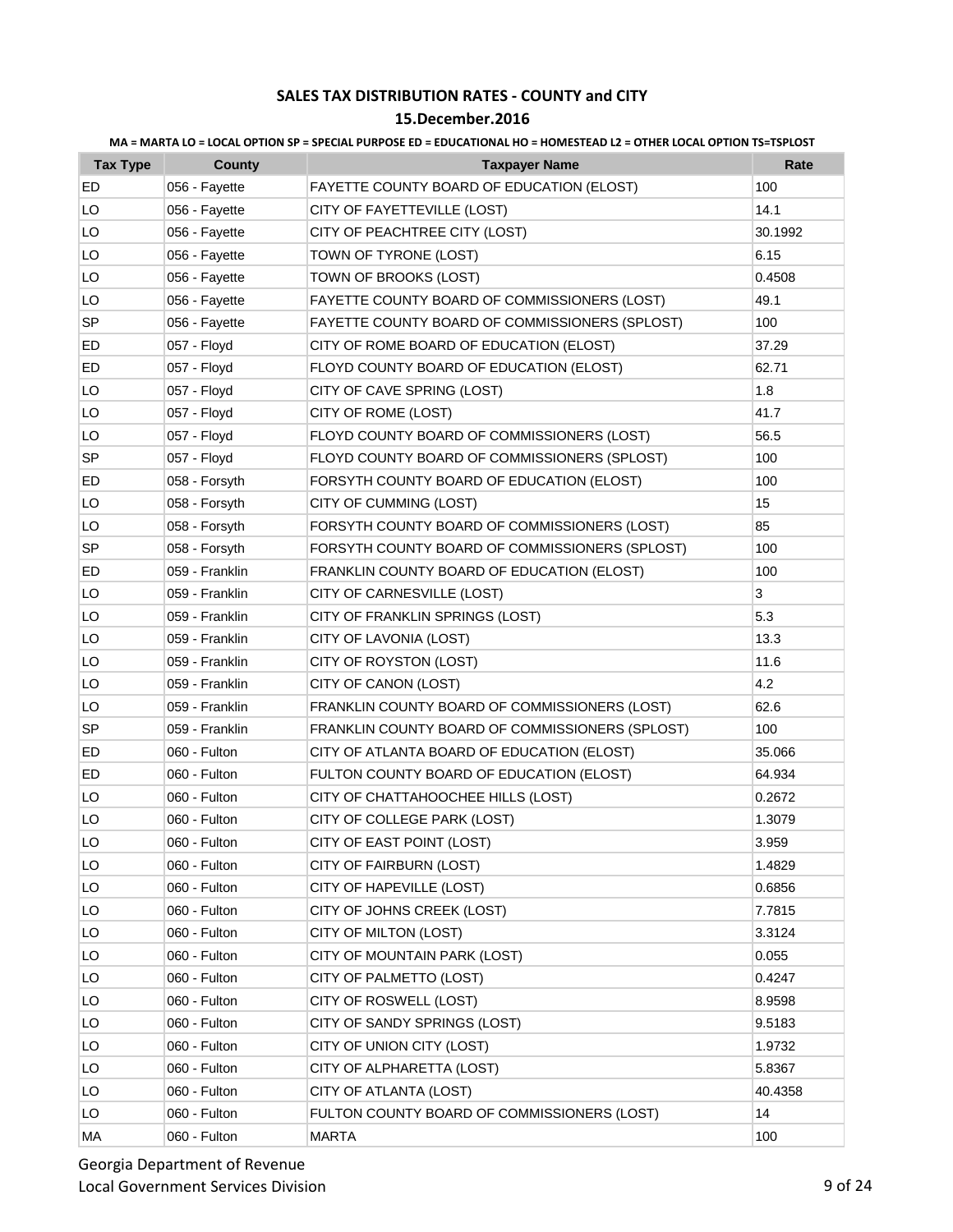| MA = MARTA LO = LOCAL OPTION SP = SPECIAL PURPOSE ED = EDUCATIONAL HO = HOMESTEAD L2 = OTHER LOCAL OPTION TS=TSPLOST |  |  |  |
|----------------------------------------------------------------------------------------------------------------------|--|--|--|
|                                                                                                                      |  |  |  |

| <b>Tax Type</b> | County          | <b>Taxpayer Name</b>                             | Rate           |
|-----------------|-----------------|--------------------------------------------------|----------------|
| ED              | 061 - Gilmer    | GILMER COUNTY BOARD OF EDUCATION (ELOST)         | 100            |
| LO              | 061 - Gilmer    | CITY OF EAST ELLIJAY (LOST)                      | 9              |
| LO              | 061 - Gilmer    | CITY OF ELLIJAY (LOST)                           | 16             |
| LO              | 061 - Gilmer    | GILMER COUNTY BOARD OF COMMISSIONERS (LOST)      | 75             |
| <b>SP</b>       | 061 - Gilmer    | GILMER COUNTY BOARD OF COMMISSIONERS (SPLOST)    | 100            |
| ED              | 062 - Glascock  | GLASCOCK COUNTY BOARD OF EDUCATION (ELOST)       | 100            |
| LO              | 062 - Glascock  | CITY OF EDGEHILL (LOST)                          | $\overline{2}$ |
| LO              | 062 - Glascock  | CITY OF GIBSON (LOST)                            | 30             |
| LO              | 062 - Glascock  | TOWN OF MITCHELL (LOST)                          | 10             |
| LO              | 062 - Glascock  | GLASCOCK COUNTY BOARD OF COMMISSIONERS (LOST)    | 58             |
| <b>SP</b>       | 062 - Glascock  | GLASCOCK COUNTY BOARD OF COMMISSIONERS (SPLOST)  | 100            |
| <b>TS</b>       | 062 - Glascock  | TSPLOST                                          | 100            |
| ED              | 063 - Glynn     | <b>GLYNN COUNTY BOARD OF EDUCATION (ELOST)</b>   | 100            |
| LO              | 063 - Glynn     | CITY OF BRUNSWICK (LOST)                         | 27             |
| LO              | 063 - Glynn     | GLYNN COUNTY BOARD OF COMMISSIONERS (LOST)       | 73             |
| <b>SP</b>       | 063 - Glynn     | GLYNN COUNTY BOARD OF COMMISSIONERS (SPLOST)     | 100            |
| ED              | 064 - Gordon    | CITY OF CALHOUN BOARD OF EDUCATION (ELOST)       | 33.4           |
| ED              | 064 - Gordon    | GORDON COUNTY BOARD OF EDUCATION (ELOST)         | 66.6           |
| LO              | 064 - Gordon    | CITY OF FAIRMOUNT (LOST)                         | 1.3            |
| LO              | 064 - Gordon    | CITY OF RESACA (LOST)                            | 1              |
| LO              | 064 - Gordon    | CITY OF CALHOUN (LOST)                           | 28.35          |
| LO              | 064 - Gordon    | GORDON COUNTY BOARD OF COMMISSIONERS (LOST)      | 69.35          |
| <b>SP</b>       | 064 - Gordon    | GORDON COUNTY BOARD OF COMMISSIONERS (SPLOST)    | 100            |
| ED              | 065 - Grady     | GRADY COUNTY BOARD OF EDUCATION (ELOST)          | 100            |
| LO              | 065 - Grady     | CITY OF WHIGHAM (LOST)                           | 1.9            |
| LO              | 065 - Grady     | CITY OF CAIRO (LOST)                             | 38.4           |
| LO              | 065 - Grady     | GRADY COUNTY BOARD OF COMMISSIONERS (LOST)       | 59.7           |
| <b>SP</b>       | 065 - Grady     | GRADY COUNTY BOARD OF COMMISSIONERS (SPLOST)     | 100            |
| ED              | 066 - Greene    | GREENE COUNTY BOARD OF EDUCATION (ELOST)         | 100            |
| LO              | 066 - Greene    | CITY OF GREENSBORO (LOST)                        | 18.33          |
| LO              | 066 - Greene    | TOWN OF SILOAM (LOST)                            | 1.54           |
| LO              | 066 - Greene    | CITY OF UNION POINT (LOST)                       | 8.83           |
| LO              | 066 - Greene    | CITY OF WHITE PLAINS (LOST)                      | 1.55           |
| LO              | 066 - Greene    | CITY OF WOODVILLE (LOST)                         | 1.75           |
| LO              | 066 - Greene    | GREENE COUNTY BOARD OF COMMISSIONERS (LOST)      | 68             |
| <b>SP</b>       | 066 - Greene    | GREENE COUNTY BOARD OF COMMISSIONERS (SPLOST)    | 100            |
| ED              | 067 - Gwinnett  | CITY OF BUFORD BOARD OF EDUCATION (ELOST)        | 2.09           |
| ED              | 067 - Gwinnett  | GWINNETT COUNTY BOARD OF EDUCATION (ELOST)       | 97.91          |
| SP              | 067 - Gwinnett  | GWINNETT COUNTY BOARD OF COMMISSIONERS (SPLOST)  | 100            |
| ED              | 068 - Habersham | HABERSHAM COUNTY BOARD OF EDUCATION (ELOST)      | 100            |
| LO              | 068 - Habersham | HABERSHAM COUNTY BOARD OF EDUCATION (LOST)       | 100            |
| <b>SP</b>       | 068 - Habersham | HABERSHAM COUNTY BOARD OF COMMISSIONERS (SPLOST) | 100            |
| ED              | 069 - Hall      | CITY OF GAINESVILLE BOARD OF EDUCATION (ELOST)   | 20.64          |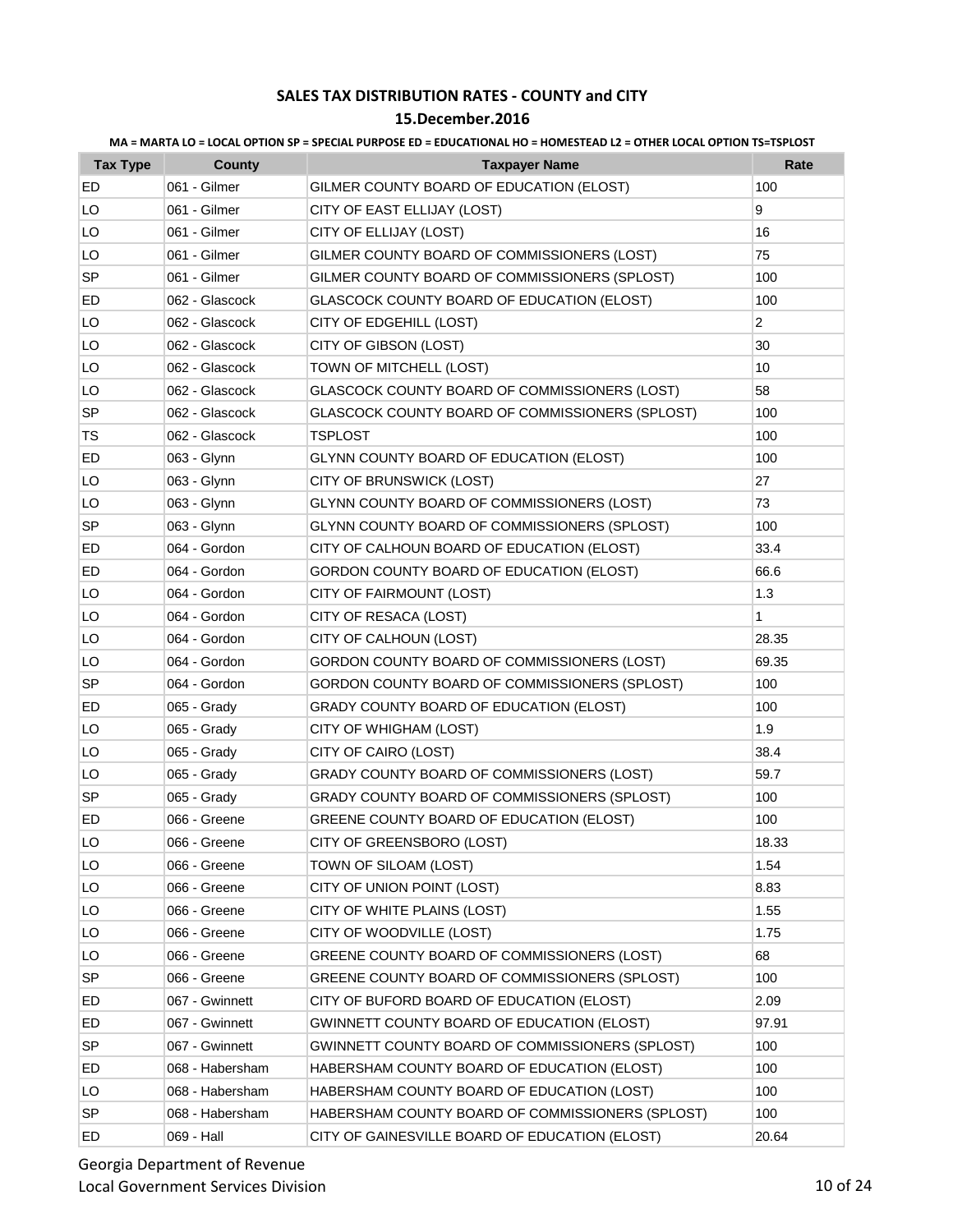| MA = MARTA LO = LOCAL OPTION SP = SPECIAL PURPOSE ED = EDUCATIONAL HO = HOMESTEAD L2 = OTHER LOCAL OPTION TS=TSPLOST |  |  |  |
|----------------------------------------------------------------------------------------------------------------------|--|--|--|
|                                                                                                                      |  |  |  |

| <b>Tax Type</b> | County         | <b>Taxpayer Name</b>                            | Rate         |
|-----------------|----------------|-------------------------------------------------|--------------|
| ED              | 069 - Hall     | CITY OF BUFORD BOARD OF EDUCATION (ELOST)       | 0            |
| ED              | 069 - Hall     | HALL COUNTY BOARD OF EDUCATION (ELOST)          | 79.36        |
| LO              | 069 - Hall     | TOWN OF CLERMONT (LOST)                         | 0.45         |
| LO              | 069 - Hall     | CITY OF FLOWERY BRANCH (LOST)                   | 2.92         |
| LO              | 069 - Hall     | CITY OF GAINESVILLE (LOST)                      | 17.38        |
| LO              | 069 - Hall     | CITY OF GILLSVILLE (LOST)                       | 0.11         |
| LO              | 069 - Hall     | CITY OF LULA (LOST)                             | 1.34         |
| LO              | 069 - Hall     | CITY OF OAKWOOD (LOST)                          | 2.04         |
| LO              | 069 - Hall     | CITY OF BRASELTON (LOST)                        | 0.87         |
| LO              | 069 - Hall     | CITY OF BUFORD (LOST)                           | 0.49         |
| LO              | 069 - Hall     | HALL COUNTY BOARD OF COMMISSIONERS (LOST)       | 74.4         |
| SP              | 069 - Hall     | HALL COUNTY BOARD OF COMMISSIONERS (SPLOST)     | 100          |
| ED              | 070 - Hancock  | HANCOCK COUNTY BOARD OF EDUCATION (ELOST)       | 100          |
| LO              | 070 - Hancock  | CITY OF SPARTA (LOST)                           | 34           |
| LO              | 070 - Hancock  | HANCOCK COUNTY BOARD OF COMMISSIONERS (LOST)    | 66           |
| <b>SP</b>       | 070 - Hancock  | HANCOCK COUNTY BOARD OF COMMISSIONERS (SPLOST)  | 100          |
| TS.             | 070 - Hancock  | <b>TSPLOST</b>                                  | 100          |
| ED              | 071 - Haralson | CITY OF BREMEN BOARD OF EDUCATION (ELOST)       | 36           |
| ED              | 071 - Haralson | HARALSON COUNTY BOARD OF EDUCATION (ELOST)      | 64           |
| LO              | 071 - Haralson | CITY OF TALLAPOOSA (LOST)                       | 16           |
| LO              | 071 - Haralson | CITY OF TEMPLE (LOST)                           | 0.16         |
| LO              | 071 - Haralson | CITY OF WACO (LOST)                             | 2.68         |
| LO              | 071 - Haralson | CITY OF BREMEN (LOST)                           | 26.71        |
| LO              | 071 - Haralson | CITY OF BUCHANAN (LOST)                         | 5.09         |
| LO              | 071 - Haralson | HARALSON COUNTY BOARD OF COMMISSIONERS (LOST)   | 49.36        |
| <b>SP</b>       | 071 - Haralson | HARALSON COUNTY BOARD OF COMMISSIONERS (SPLOST) | 100          |
| ED              | 072 - Harris   | HARRIS COUNTY BOARD OF EDUCATION (ELOST)        | 100          |
| LO              | 072 - Harris   | CITY OF HAMILTON (LOST)                         | 5.6          |
| LO              | 072 - Harris   | CITY OF PINE MOUNTAIN (LOST)                    | 7.35         |
| LO              | 072 - Harris   | CITY OF SHILOH (LOST)                           | 2.8          |
| LO              | 072 - Harris   | CITY OF WAVERLY HALL (LOST)                     | 5.65         |
| LO              | 072 - Harris   | CITY OF WEST POINT (LOST)                       | 5.4          |
| LO              | 072 - Harris   | HARRIS COUNTY BOARD OF COMMISSIONERS (LOST)     | 73.2         |
| SP              | 072 - Harris   | HARRIS COUNTY BOARD OF COMMISSIONERS (SPLOST)   | 100          |
| TS              | 072 - Harris   | <b>TSPLOST</b>                                  | 100          |
| ED              | 073 - Hart     | HART COUNTY BOARD OF EDUCATION (ELOST)          | 100          |
| LO              | 073 - Hart     | CITY OF HARTWELL (LOST)                         | 21           |
| LO              | 073 - Hart     | CITY OF ROYSTON (LOST)                          | 4.25         |
| LO.             | 073 - Hart     | CITY OF BOWERSVILLE (LOST)                      | $\mathbf{1}$ |
| LO              | 073 - Hart     | CITY OF CANON (LOST)                            | 0.25         |
| LO              | 073 - Hart     | HART COUNTY BOARD OF COMMISSIONERS (LOST)       | 73.5         |
| <b>SP</b>       | 073 - Hart     | HART COUNTY BOARD OF COMMISSIONERS (SPLOST)     | 100          |
| ED              | 074 - Heard    | HEARD COUNTY BOARD OF EDUCATION (ELOST)         | 100          |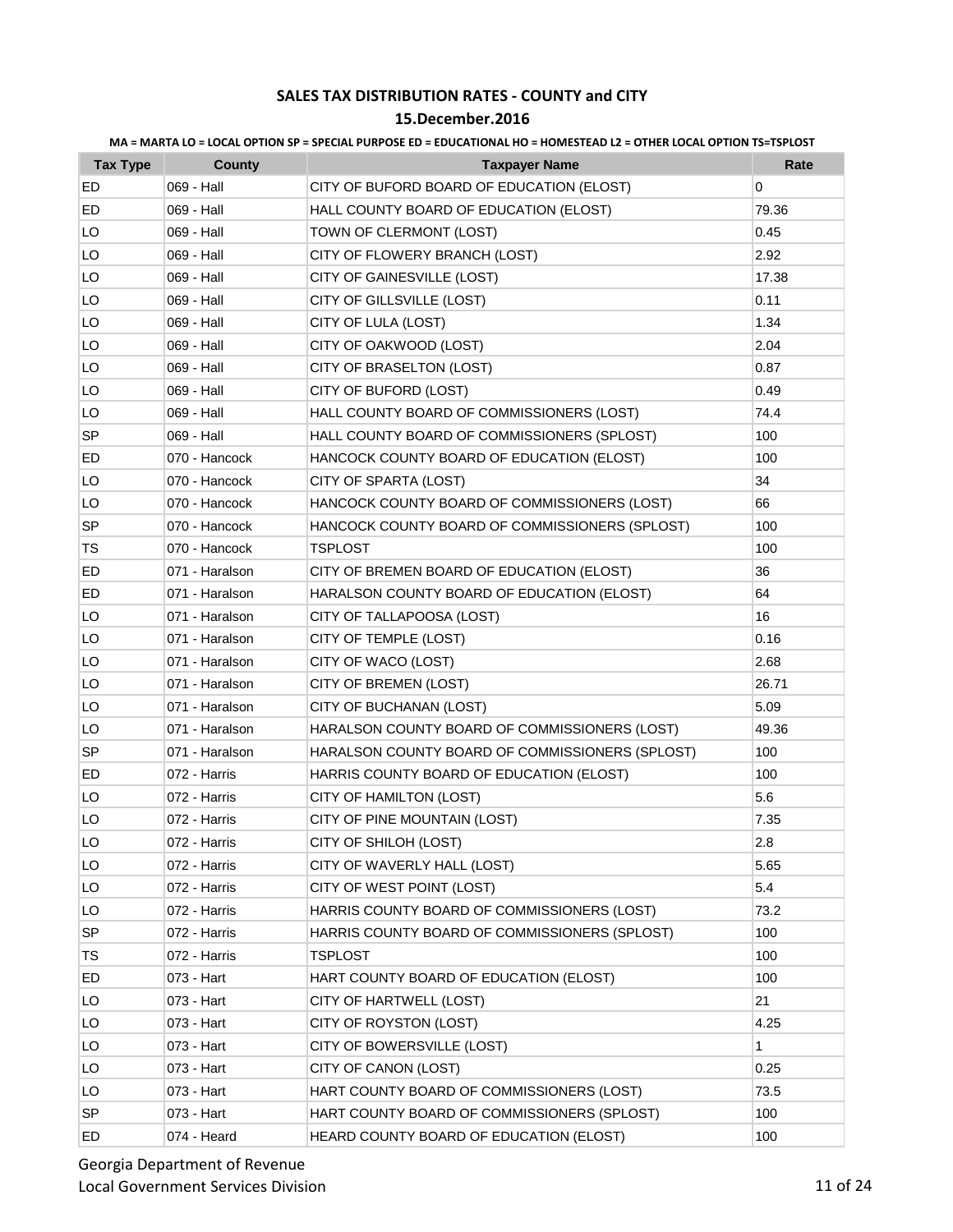| MA = MARTA LO = LOCAL OPTION SP = SPECIAL PURPOSE ED = EDUCATIONAL HO = HOMESTEAD L2 = OTHER LOCAL OPTION TS=TSPLOST |  |  |  |
|----------------------------------------------------------------------------------------------------------------------|--|--|--|
|                                                                                                                      |  |  |  |

| <b>Tax Type</b> | County           | <b>Taxpayer Name</b>                              | Rate   |
|-----------------|------------------|---------------------------------------------------|--------|
| LO              | 074 - Heard      | TOWN OF CENTRALHATCHEE (LOST)                     | 4.5    |
| LO              | 074 - Heard      | CITY OF EPHESUS (LOST)                            | 4.5    |
| LO              | 074 - Heard      | CITY OF FRANKLIN (LOST)                           | 12     |
| LO              | 074 - Heard      | HEARD COUNTY BOARD OF COMMISSIONERS (LOST)        | 79     |
| <b>SP</b>       | 074 - Heard      | HEARD COUNTY BOARD OF COMMISSIONERS (SPLOST)      | 100    |
| ED              | 075 - Henry      | HENRY COUNTY BOARD OF EDUCATION (ELOST)           | 100    |
| LO              | 075 - Henry      | CITY OF HAMPTON (LOST)                            | 6.7    |
| LO              | 075 - Henry      | CITY OF LOCUST GROVE (LOST)                       | 5.94   |
| LO              | 075 - Henry      | CITY OF MCDONOUGH (LOST)                          | 10     |
| LO              | 075 - Henry      | CITY OF STOCKBRIDGE (LOST)                        | 11.36  |
| LO              | 075 - Henry      | HENRY COUNTY BOARD OF COMMISSIONERS (LOST)        | 66     |
| <b>SP</b>       | 075 - Henry      | HENRY COUNTY BOARD OF COMMISSIONERS (SPLOST)      | 100    |
| ED              | 076 - Houston    | HOUSTON COUNTY BOARD OF EDUCATION (ELOST)         | 100    |
| LO              | 076 - Houston    | HOUSTON COUNTY BOARD OF EDUCATION (LOST)          | 100    |
| SP              | 076 - Houston    | HOUSTON COUNTY BOARD OF COMMISSIONERS (SPLOST)    | 100    |
| ED              | 077 - Irwin      | IRWIN COUNTY BOARD OF EDUCATION (ELOST)           | 100    |
| LO              | 077 - Irwin      | CITY OF OCILLA (LOST)                             | 38     |
| LO              | 077 - Irwin      | IRWIN COUNTY BOARD OF COMMISSIONERS (LOST)        | 62     |
| <b>SP</b>       | 077 - Irwin      | IRWIN COUNTY BOARD OF COMMISSIONERS (SPLOST)      | 100    |
| ED              | 078 - Jackson    | CITY OF COMMERCE BOARD OF EDUCATION (ELOST)       | 12.725 |
| ED              | 078 - Jackson    | CITY OF JEFFERSON BOARD OF EDUCATION (ELOST)      | 24.576 |
| ED              | 078 - Jackson    | JACKSON COUNTY BOARD OF EDUCATION (ELOST)         | 62.699 |
| LO              | 078 - Jackson    | CITY OF COMMERCE (LOST)                           | 10.87  |
| LO              | 078 - Jackson    | CITY OF HOSCHTON (LOST)                           | 2.29   |
| LO              | 078 - Jackson    | CITY OF JEFFERSON (LOST)                          | 15.67  |
| LO              | 078 - Jackson    | CITY OF MAYSVILLE (LOST)                          | 1.45   |
| LO              | 078 - Jackson    | CITY OF NICHOLSON (LOST)                          | 2.82   |
| LO              | 078 - Jackson    | CITY OF PENDERGRASS (LOST)                        | 0.7    |
| LO              | 078 - Jackson    | CITY OF TALMO (LOST)                              | 0.3    |
| LO              | 078 - Jackson    | TOWN OF ARCADE (LOST)                             | 2.97   |
| LO              | 078 - Jackson    | CITY OF BRASELTON (LOST)                          | 2.93   |
| LO              | 078 - Jackson    | JACKSON COUNTY BOARD OF COMMISSIONERS (LOST)      | 60     |
| <b>SP</b>       | 078 - Jackson    | JACKSON COUNTY BOARD OF COMMISSIONERS (SPLOST)    | 100    |
| ED              | 079 - Jasper     | JASPER COUNTY BOARD OF EDUCATION (ELOST)          | 100    |
| LO              | 079 - Jasper     | CITY OF MONTICELLO (LOST)                         | 30     |
| LO              | 079 - Jasper     | TOWN OF SHADY DALE (LOST)                         | 3      |
| LO              | 079 - Jasper     | JASPER COUNTY BOARD OF COMMISSIONERS (LOST)       | 67     |
| <b>SP</b>       | 079 - Jasper     | JASPER COUNTY BOARD OF COMMISSIONERS (SPLOST)     | 100    |
| ED              | 080 - Jeff Davis | JEFF DAVIS COUNTY BOARD OF EDUCATION (ELOST)      | 100    |
| LO              | 080 - Jeff Davis | CITY OF HAZLEHURST (LOST)                         | 40     |
| LO              | 080 - Jeff Davis | JEFF DAVIS COUNTY BOARD OF COMMISSIONERS (LOST)   | 60     |
| SP              | 080 - Jeff Davis | JEFF DAVIS COUNTY BOARD OF COMMISSIONERS (SPLOST) | 100    |
| TS              | 080 - Jeff Davis | <b>TSPLOST</b>                                    | 100    |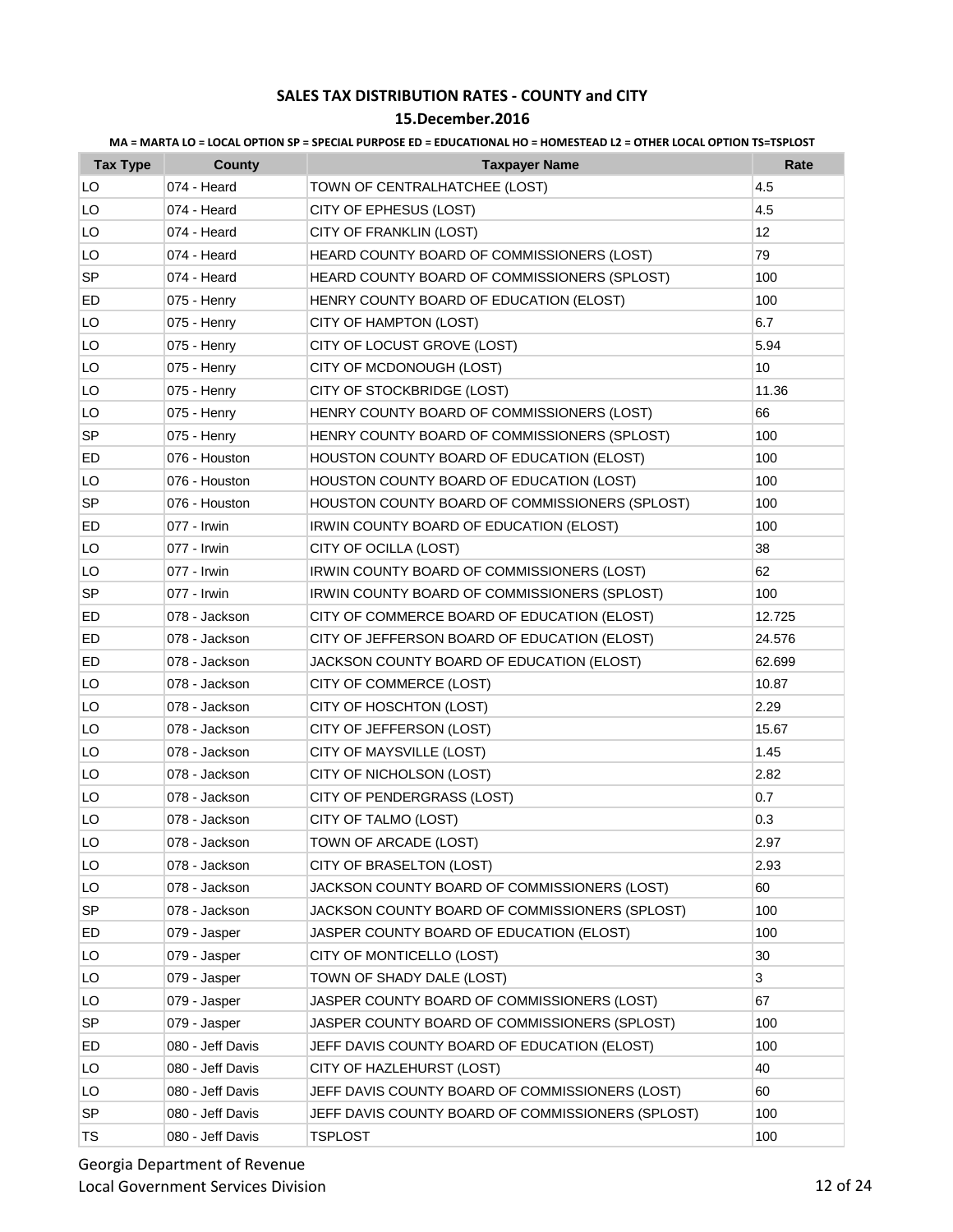| <b>Tax Type</b> | County          | <b>Taxpayer Name</b>                             | Rate    |
|-----------------|-----------------|--------------------------------------------------|---------|
| ED              | 081 - Jefferson | JEFFERSON COUNTY BOARD OF EDUCATION (ELOST)      | 100     |
| LO              | 081 - Jefferson | CITY OF LOUISVILLE (LOST)                        | 14.7254 |
| LO              | 081 - Jefferson | CITY OF STAPLETON (LOST)                         | 2.5871  |
| LO              | 081 - Jefferson | CITY OF WADLEY (LOST)                            | 12.1737 |
| LO              | 081 - Jefferson | CITY OF WRENS (LOST)                             | 12.9179 |
| LO              | 081 - Jefferson | CITY OF AVERA (LOST)                             | 1.453   |
| LO              | 081 - Jefferson | CITY OF BARTOW (LOST)                            | 1.6893  |
| LO              | 081 - Jefferson | JEFFERSON COUNTY BOARD OF COMMISSIONERS (LOST)   | 54.4536 |
| <b>SP</b>       | 081 - Jefferson | JEFFERSON COUNTY BOARD OF COMMISSIONERS (SPLOST) | 100     |
| TS              | 081 - Jefferson | <b>TSPLOST</b>                                   | 100     |
| ED              | 082 - Jenkins   | JENKINS COUNTY BOARD OF EDUCATION (ELOST)        | 100     |
| LO              | 082 - Jenkins   | CITY OF MILLEN (LOST)                            | 30      |
| LO              | 082 - Jenkins   | JENKINS COUNTY BOARD OF COMMISSIONERS (LOST)     | 70      |
| <b>SP</b>       | 082 - Jenkins   | JENKINS COUNTY BOARD OF COMMISSIONERS (SPLOST)   | 100     |
| TS              | 082 - Jenkins   | <b>TSPLOST</b>                                   | 100     |
| ED              | 083 - Johnson   | JOHNSON COUNTY BOARD OF EDUCATION (ELOST)        | 100     |
| LO              | 083 - Johnson   | CITY OF KITE (LOST)                              | 2.5     |
| LO              | 083 - Johnson   | CITY OF WRIGHTSVILLE (LOST)                      | 25      |
| LO              | 083 - Johnson   | CITY OF ADRIAN (LOST)                            | 2.5     |
| LO              | 083 - Johnson   | JOHNSON COUNTY BOARD OF COMMISSIONERS (LOST)     | 70      |
| <b>SP</b>       | 083 - Johnson   | JOHNSON COUNTY BOARD OF COMMISSIONERS (SPLOST)   | 100     |
| TS              | 083 - Johnson   | TSPLOST                                          | 100     |
| ED              | 084 - Jones     | JONES COUNTY BOARD OF EDUCATION (ELOST)          | 100     |
| LO              | 084 - Jones     | CITY OF GRAY (LOST)                              | 18      |
| LO              | 084 - Jones     | CITY OF MACON (LOST)                             | 0       |
| LO              | 084 - Jones     | JONES COUNTY BOARD OF COMMISSIONERS (LOST)       | 82      |
| <b>SP</b>       | 084 - Jones     | JONES COUNTY BOARD OF COMMISSIONERS (SPLOST)     | 100     |
| ED              | 085 - Lamar     | LAMAR COUNTY BOARD OF EDUCATION (ELOST)          | 100     |
| LO              | 085 - Lamar     | CITY OF MILNER (LOST)                            | 4       |
| LO              | 085 - Lamar     | TOWN OF ALDORA (LOST)                            | 1       |
| LO              | 085 - Lamar     | CITY OF BARNESVILLE (LOST)                       | 39      |
| LO              | 085 - Lamar     | LAMAR COUNTY BOARD OF COMMISSIONERS (LOST)       | 56      |
| <b>SP</b>       | 085 - Lamar     | LAMAR COUNTY BOARD OF COMMISSIONERS (SPLOST)     | 100     |
| ED              | 086 - Lanier    | LANIER COUNTY BOARD OF EDUCATION (ELOST)         | 100     |
| LO              | 086 - Lanier    | CITY OF LAKELAND (LOST)                          | 50      |
| LO              | 086 - Lanier    | LANIER COUNTY BOARD OF COMMISSIONERS (LOST)      | 50      |
| SP              | 086 - Lanier    | LANIER COUNTY BOARD OF COMMISSIONERS (SPLOST)    | 100     |
| ED              | 087 - Laurens   | CITY OF DUBLIN BOARD OF EDUCATION (ELOST)        | 30.81   |
| ED              | 087 - Laurens   | LAURENS COUNTY BOARD OF EDUATION (ELOST)         | 69.19   |
| LO              | 087 - Laurens   | CITY OF DEXTER (LOST)                            | 0.8926  |
| LO              | 087 - Laurens   | CITY OF DUBLIN (LOST)                            | 34.1527 |
| LO              | 087 - Laurens   | CITY OF DUDLEY (LOST)                            | 0.808   |
| LO              | 087 - Laurens   | CITY OF EAST DUBLIN (LOST)                       | 4.743   |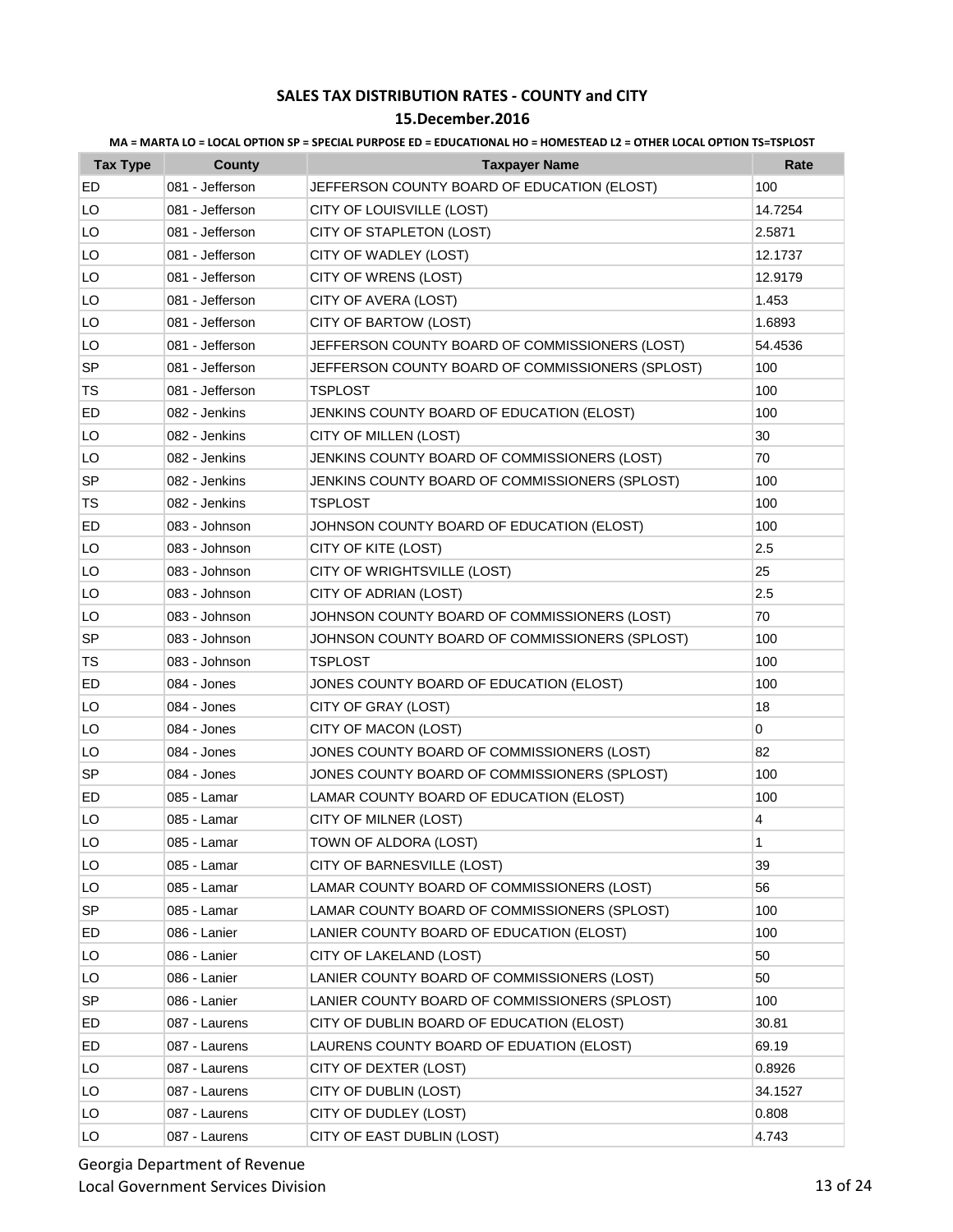### **15.December.2016**

| <b>Tax Type</b> | <b>County</b> | <b>Taxpayer Name</b>                           | Rate        |
|-----------------|---------------|------------------------------------------------|-------------|
| LO              | 087 - Laurens | CITY OF MONTROSE (LOST)                        | 0.2199      |
| LO              | 087 - Laurens | CITY OF RENTZ (LOST)                           | 0.684       |
| LO              | 087 - Laurens | CITY OF CADWELL (LOST)                         | 0.8606      |
| LO              | 087 - Laurens | LAURENS COUNTY BOARD OF COMMISSIONERS (LOST)   | 57.6392     |
| <b>SP</b>       | 087 - Laurens | LAURENS COUNTY BOARD OF COMMISSIONERS (SPLOST) | 100         |
| TS              | 087 - Laurens | TSPLOST                                        | 100         |
| ED              | 088 - Lee     | LEE COUNTY BOARD OF EDUCATION (ELOST)          | 100         |
| LO              | 088 - Lee     | CITY OF LEESBURG (LOST)                        | 13          |
| LO              | 088 - Lee     | CITY OF SMITHVILLE (LOST)                      | 6           |
| LO              | 088 - Lee     | LEE COUNTY BOARD OF COMMISSIONERS (LOST)       | 81          |
| <b>SP</b>       | 088 - Lee     | LEE COUNTY BOARD OF COMMISSIONERS (SPLOST)     | 100         |
| ED              | 089 - Liberty | LIBERTY COUNTY BOARD OF EDUCATION (ELOST)      | 100         |
| LO              | 089 - Liberty | CITY OF FLEMINGTON (LOST)                      | 1.744       |
| LO              | 089 - Liberty | CITY OF HINESVILLE (LOST)                      | 47.452      |
| LO              | 089 - Liberty | CITY OF MIDWAY (LOST)                          | 3.058       |
| LO              | 089 - Liberty | CITY OF RICEBORO (LOST)                        | 1.254       |
| LO              | 089 - Liberty | CITY OF WALTHOURVILLE (LOST)                   | 5.928       |
| LO              | 089 - Liberty | LIBERTY COUNTY BOARD OF COMMISSIONERS (LOST)   | 40.564      |
| SP              | 089 - Liberty | LIBERTY COUNTY BOARD OF COMMISSIONERS (SPLOST) | 100         |
| ED              | 090 - Lincoln | LINCOLN COUNTY BOARD OF EDUCATION (ELOST)      | 100         |
| LO              | 090 - Lincoln | CITY OF LINCOLNTON (LOST)                      | 20          |
| LO              | 090 - Lincoln | LINCOLN COUNTY BOARD OF COMMISSIONERS (LOST)   | 80          |
| <b>SP</b>       | 090 - Lincoln | LINCOLN COUNTY BOARD OF COMMISSIONERS (SPLOST) | 100         |
| TS              | 090 - Lincoln | <b>TSPLOST</b>                                 | 100         |
| ED              | 091 - Long    | LONG COUNTY BOARD OF EDUCATION (ELOST)         | 100         |
| LO              | 091 - Long    | CITY OF LUDOWICI (LOST)                        | 33          |
| LO              | 091 - Long    | LONG COUNTY BOARD OF COMMISSIONERS (LOST)      | 67          |
| <b>SP</b>       | 091 - Long    | LONG COUNTY BOARD OF COMMISSIONERS (SPLOST)    | 100         |
| ED              | 092 - Lowndes | CITY OF VALDOSTA BOARD OF EDUCATION (ELOST)    | 42.64101393 |
| ED              | 092 - Lowndes | LOWNDES COUNTY BOARD OF EDUCATION (ELOST)      | 57.35898607 |
| LO              | 092 - Lowndes | CITY OF DASHER (LOST)                          | 0.73        |
| LO              | 092 - Lowndes | CITY OF HAHIRA (LOST)                          | 1.42        |
| LO              | 092 - Lowndes | CITY OF LAKE PARK (LOST)                       | 0.48        |
| LO              | 092 - Lowndes | CITY OF REMERTON (LOST)                        | 0.74        |
| LO              | 092 - Lowndes | CITY OF VALDOSTA (LOST)                        | 38.63       |
| LO              | 092 - Lowndes | LOWNDES COUNTY BOARD OF COMMISSIONERS (LOST)   | 58          |
| SP              | 092 - Lowndes | LOWNDES COUNTY BOARD OF COMMISSIONERS (SPLOST) | 100         |
| ED              | 093 - Lumpkin | LUMPKIN COUNTY BOARD OF EDUCATION (ELOST)      | 100         |
| LO              | 093 - Lumpkin | CITY OF DAHLONEGA (LOST)                       | 25          |
| LO              | 093 - Lumpkin | LUMPKIN COUNTY BOARD OF COMMISSIONERS (LOST)   | 75          |
| SP              | 093 - Lumpkin | LUMPKIN COUNTY BOARD OF COMMISSIONERS (SPLOST) | 100         |
| ED              | 094 - Macon   | MACON COUNTY BOARD OF EDUCATION (ELOST)        | 100         |
| LO              | 094 - Macon   | CITY OF IDEAL (LOST)                           | 3.85        |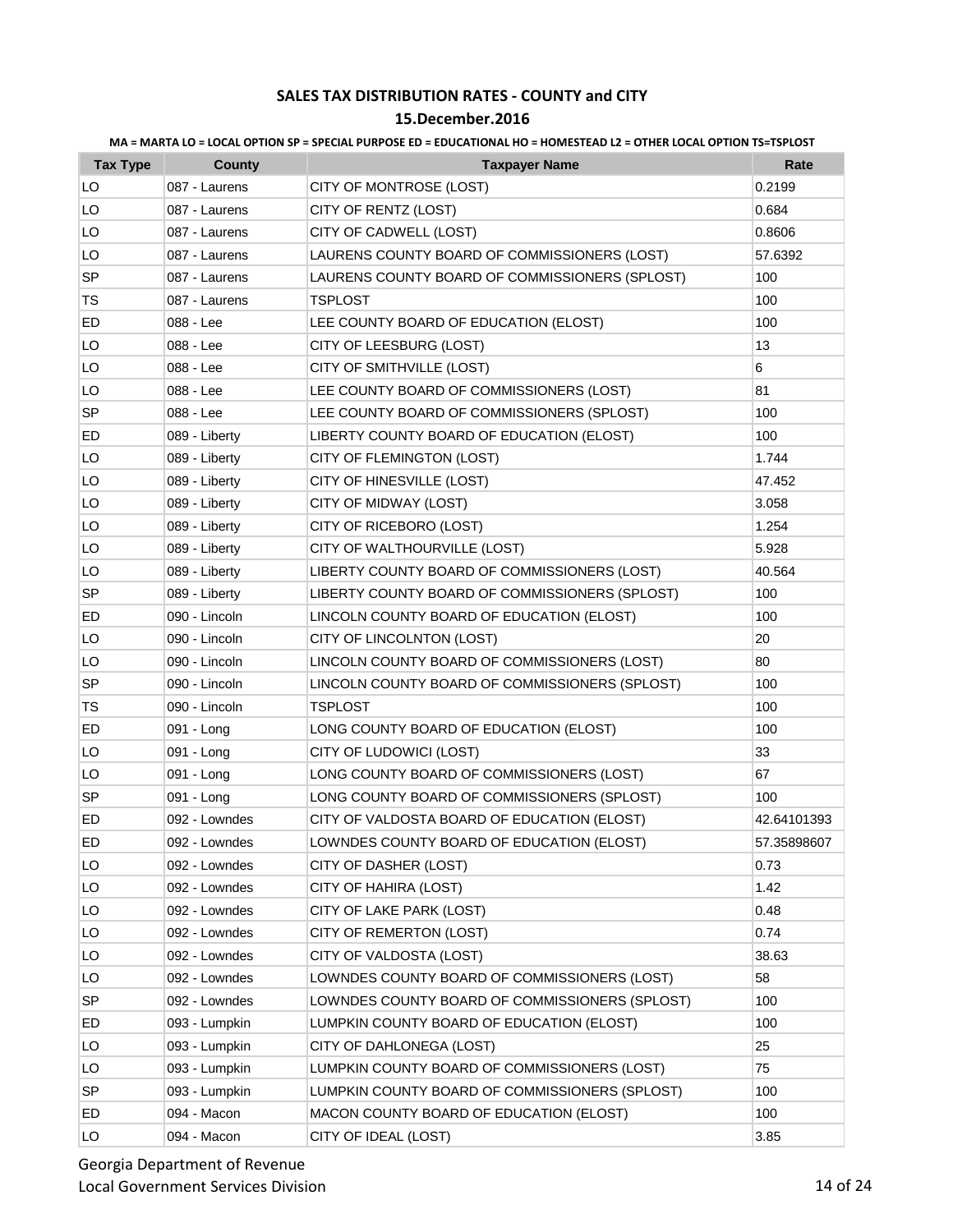| MA = MARTA LO = LOCAL OPTION SP = SPECIAL PURPOSE ED = EDUCATIONAL HO = HOMESTEAD L2 = OTHER LOCAL OPTION TS=TSPLOST |  |  |  |
|----------------------------------------------------------------------------------------------------------------------|--|--|--|
|                                                                                                                      |  |  |  |

| <b>Tax Type</b> | <b>County</b>    | <b>Taxpayer Name</b>                              | Rate    |
|-----------------|------------------|---------------------------------------------------|---------|
| LO              | 094 - Macon      | CITY OF MARSHALLVILLE (LOST)                      | 11.18   |
| LO              | 094 - Macon      | CITY OF MONTEZUMA (LOST)                          | 26.73   |
| LO              | 094 - Macon      | CITY OF OGLETHORPE (LOST)                         | 10.24   |
| LO              | 094 - Macon      | MACON COUNTY BOARD OF COMMISSIONERS (LOST)        | 48      |
| <b>SP</b>       | 094 - Macon      | MACON COUNTY BOARD OF COMMISSIONERS (SPLOST)      | 100     |
| TS              | 094 - Macon      | TSPLOST                                           | 100     |
| ED              | 095 - Madison    | MADISON COUNTY BOARD OF EDUCATION (ELOST)         | 100     |
| LO              | 095 - Madison    | CITY OF CARLTON (LOST)                            | 2.5     |
| LO              | 095 - Madison    | CITY OF COLBERT (LOST)                            | 5.5     |
| LO              | 095 - Madison    | CITY OF COMER (LOST)                              | 8       |
| LO              | 095 - Madison    | CITY OF DANIELSVILLE (LOST)                       | 6       |
| LO              | 095 - Madison    | CITY OF HULL (LOST)                               | 1.5     |
| LO              | 095 - Madison    | CITY OF ILA (LOST)                                | 2.5     |
| LO              | 095 - Madison    | MADISON COUNTY BOARD OF COMMISSIONERS (LOST)      | 74      |
| SP              | 095 - Madison    | MADISON COUNTY BOARD OF COMMISSIONERS (SPLOST)    | 100     |
| ED              | 096 - Marion     | MARION COUNTY BOARD OF EDUCATION (ELOST)          | 100     |
| LO              | 096 - Marion     | CITY OF BUENA VISTA (LOST)                        | 35      |
| LO              | 096 - Marion     | MARION COUNTY BOARD OF COMMISSIONERS (LOST)       | 65      |
| <b>SP</b>       | 096 - Marion     | MARION COUNTY BOARD OF COMMISSIONERS (SPLOST)     | 100     |
| TS              | 096 - Marion     | <b>TSPLOST</b>                                    | 100     |
| ED              | 097 - McDuffie   | MCDUFFIE COUNTY BOARD OF EDUCATION (ELOST)        | 100     |
| LO              | 097 - McDuffie   | CITY OF DEARING (LOST)                            | 1.25    |
| LO              | 097 - McDuffie   | CITY OF THOMSON (LOST)                            | 32      |
| LO              | 097 - McDuffie   | MCDUFFIE COUNTY BOARD OF COMMISSIONERS (LOST)     | 66.75   |
| SP              | 097 - McDuffie   | MCDUFFIE COUNTY BOARD OF COMMISSIONERS (SPLOST)   | 100     |
| TS              | 097 - McDuffie   | <b>TSPLOST</b>                                    | 100     |
| ED              | 098 - McIntosh   | MCINTOSH COUNTY BOARD OF EDUCATION (ELOST)        | 100     |
| LO              | 098 - McIntosh   | CITY OF DARIEN (LOST)                             | 25      |
| LO              | 098 - McIntosh   | MCINTOSH COUNTY BOARD OF COMMISSIONERS (LOST)     | 75      |
| <b>SP</b>       | 098 - McIntosh   | MCINTOSH COUNTY BOARD OF COMMISSIONERS (SPLOST)   | 100     |
| ED              | 099 - Meriwether | MERIWETHER COUNTY BOARD OF EDUCATION (ELOST)      | 100     |
| LO              | 099 - Meriwether | CITY OF GAY (LOST)                                | 0.4746  |
| LO              | 099 - Meriwether | CITY OF GREENVILLE (LOST)                         | 4.6714  |
| LO              | 099 - Meriwether | CITY OF LONE OAK (LOST)                           | 0.4906  |
| LO              | 099 - Meriwether | CITY OF LUTHERSVILLE (LOST)                       | 4.6607  |
| LO              | 099 - Meriwether | CITY OF MANCHESTER (LOST)                         | 21.9597 |
| LO              | 099 - Meriwether | CITY OF PINE MOUNTAIN (LOST)                      | 0.352   |
| LO              | 099 - Meriwether | CITY OF WARM SPRINGS (LOST)                       | 2.2664  |
| LO              | 099 - Meriwether | CITY OF WOODBURY (LOST)                           | 5.1246  |
| LO              | 099 - Meriwether | MERIWETHER COUNTY BOARD OF COMMISSIONERS (LOST)   | 60      |
| <b>SP</b>       | 099 - Meriwether | MERIWETHER COUNTY BOARD OF COMMISSIONERS (SPLOST) | 100     |
| ED              | 100 - Miller     | MILLER COUNTY BOARD OF EDUCATION (ELOST)          | 100     |
| LO              | 100 - Miller     | CITY OF COLQUITT (LOST)                           | 37.5    |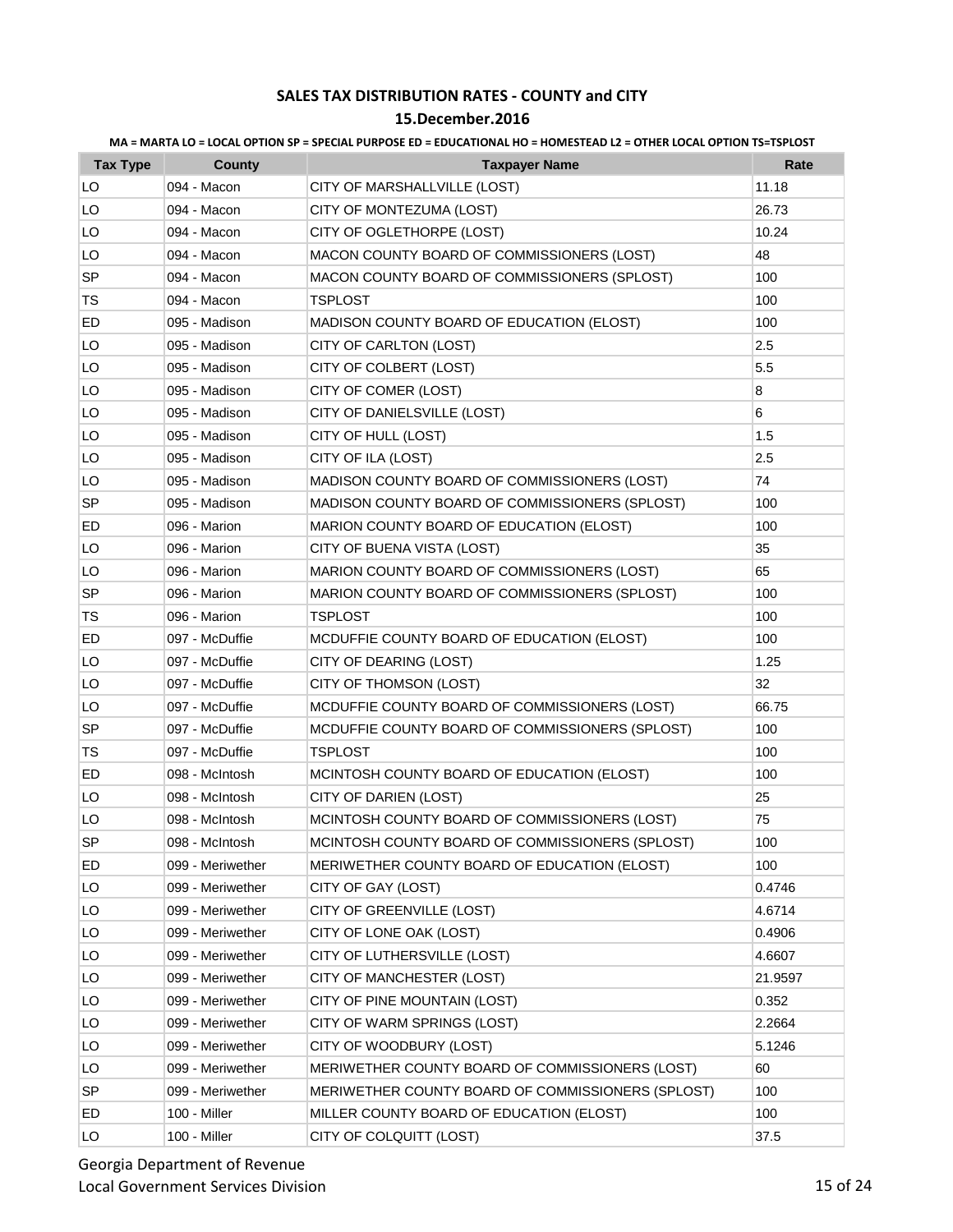### **15.December.2016**

| <b>Tax Type</b> | <b>County</b>    | <b>Taxpayer Name</b>                              | Rate           |
|-----------------|------------------|---------------------------------------------------|----------------|
| LO              | 100 - Miller     | MILLER COUNTY BOARD OF COMMISSIONERS (LOST)       | 62.5           |
| SP              | 100 - Miller     | MILLER COUNTY BOARD OF COMMISSIONERS (SPLOST)     | 100            |
| ED              | 101 - Mitchell   | CITY OF PELHAM BOARD OF EDUCATION (ELOST)         | 37.1           |
| ED              | 101 - Mitchell   | MITCHELL COUNTY BOARD OF EDUCATION (ELOST)        | 62.9           |
| LO              | 101 - Mitchell   | CITY OF PELHAM BOARD OF EDUCATION (LOST)          | 16.5886        |
| LO              | 101 - Mitchell   | MITCHELL COUNTY BOARD OF EDUCATION (LOST)         | 83.4114        |
| <b>SP</b>       | 101 - Mitchell   | MITCHELL COUNTY BOARD OF COMMISSIONERS (SPLOST)   | 100            |
| ED              | 102 - Monroe     | MONROE COUNTY BOARD OF EDUCATION (ELOST)          | 100            |
| LO              | 102 - Monroe     | CITY OF CULLODEN (LOST)                           | 2.4            |
| LO              | 102 - Monroe     | CITY OF FORSYTH (LOST)                            | 22.5           |
| LO              | 102 - Monroe     | MONROE COUNTY BOARD OF COMMISSIONERS (LOST)       | 75.1           |
| SP              | 102 - Monroe     | MONROE COUNTY BOARD OF COMMISSIONERS (SPLOST)     | 100            |
| ED              | 103 - Montgomery | MONTGOMERY COUNTY BOARD OF EDUCATION (ELOST)      | 100            |
| LO              | 103 - Montgomery | CITY OF HIGGSTON (LOST)                           | 3.54           |
| LO              | 103 - Montgomery | CITY OF MOUNT VERNON (LOST)                       | 25.56          |
| LO              | 103 - Montgomery | CITY OF TARRYTOWN (LOST)                          | 0.98           |
| LO              | 103 - Montgomery | CITY OF UVALDA (LOST)                             | 6.55           |
| LO              | 103 - Montgomery | CITY OF VIDALIA (LOST)                            | 1.42           |
| LO              | 103 - Montgomery | CITY OF AILEY (LOST)                              | 6.03           |
| LO              | 103 - Montgomery | CITY OF ALSTON (LOST)                             | 1.74           |
| LO              | 103 - Montgomery | MONTGOMERY COUNTY BOARD OF COMMISSIONERS (LOST)   | 54.18          |
| SP              | 103 - Montgomery | MONTGOMERY COUNTY BOARD OF COMMISSIONERS (SPLOST) | 100            |
| TS              | 103 - Montgomery | <b>TSPLOST</b>                                    | 100            |
| ED              | 104 - Morgan     | MORGAN COUNTY BOARD OF EDUCATION (ELOST)          | 100            |
| LO              | 104 - Morgan     | CITY OF MADISON (LOST)                            | 22             |
| LO              | 104 - Morgan     | CITY OF RUTLEDGE (LOST)                           | $\overline{4}$ |
| LO              | 104 - Morgan     | CITY OF BOSTWICK (LOST)                           | 0.6            |
| LO              | 104 - Morgan     | CITY OF BUCKHEAD (LOST)                           | 0.4            |
| LO              | 104 - Morgan     | MORGAN COUNTY BOARD OF COMMISSIONERS (LOST)       | 73             |
| SP              | 104 - Morgan     | MORGAN COUNTY BOARD OF COMMISSIONERS (SPLOST)     | 100            |
| ED              | 105 - Murray     | MURRAY COUNTY BOARD OF EDUCATION (ELOST)          | 100            |
| LO              | 105 - Murray     | CITY OF CHATSWORTH (LOST)                         | 13.6           |
| LO              | 105 - Murray     | CITY OF ETON (LOST)                               | 2.3            |
| LO              | 105 - Murray     | MURRAY COUNTY BOARD OF COMMISSIONERS (LOST)       | 84.1           |
| SP              | 105 - Murray     | MURRAY COUNTY BOARD OF COMMISSIONERS (SPLOST)     | 100            |
| ED              | 106 - Muscogee   | MUSCOGEE COUNTY BOARD OF EDUCATION (ELOST)        | 100            |
| L <sub>2</sub>  | 106 - Muscogee   | MUSCOGEE-COLUMBUS CONSOLIDATED GOVT (2ND LOST)    | 100            |
| LO              | 106 - Muscogee   | CITY OF BIBB CITY (LOST)                          | 0              |
| LO              | 106 - Muscogee   | MUSCOGEE-COLUMBUS CONSOLIDATED GOVT (LOST)        | 100            |
| SP              | 106 - Muscogee   | MUSCOGEE-COLUMBUS CONSOLIDATED GOVT (SPLOST)      | 100            |
| TS              | 106 - Muscogee   | <b>TSPLOST</b>                                    | 100            |
| ED              | 107 - Newton     | CITY OF SOCIAL CIRCLE BOARD OF EDUCATION (ELOST)  | 0.15           |
| ED              | 107 - Newton     | NEWTON COUNTY BOARD OF EDUCATION (ELOST)          | 99.85          |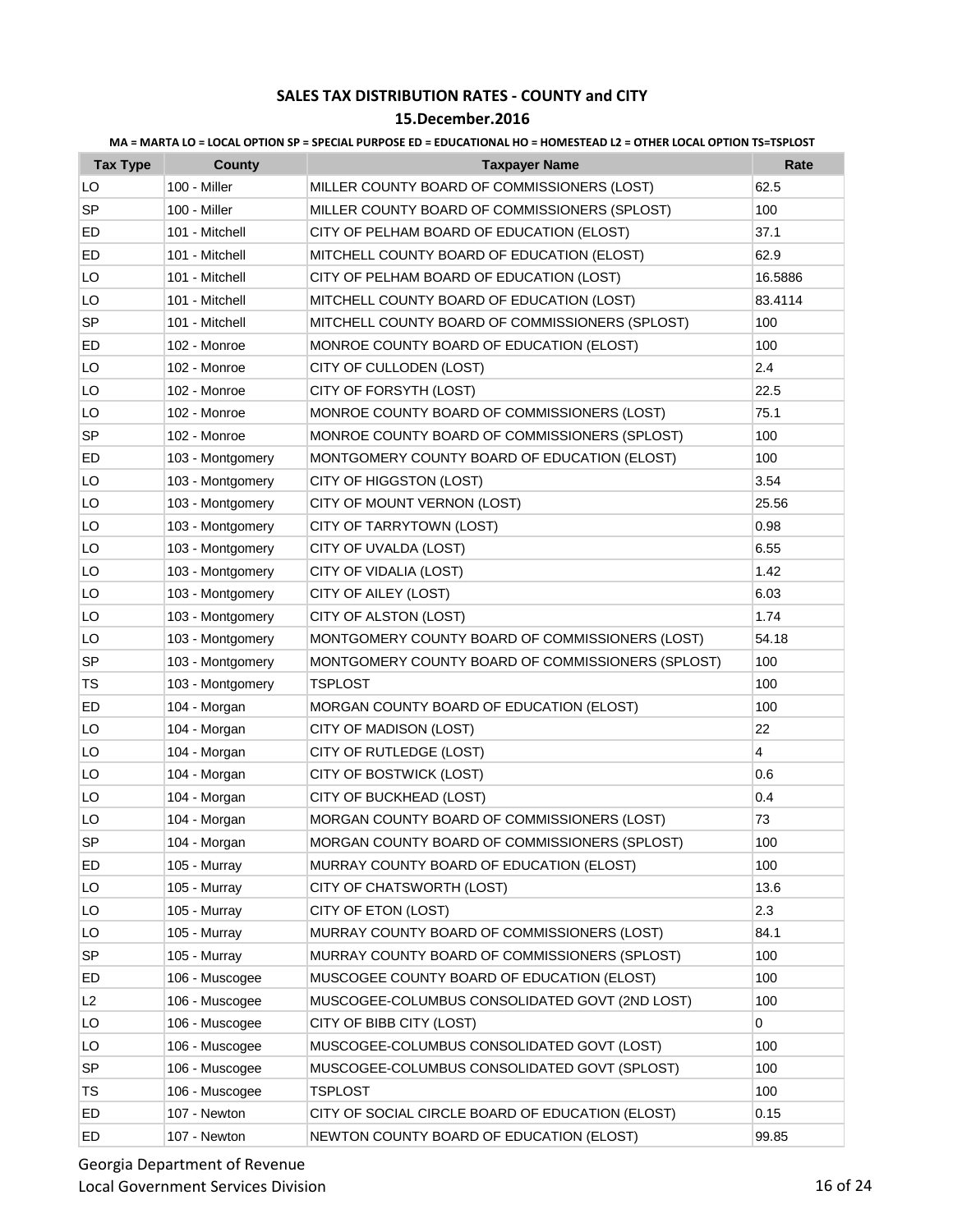### **15.December.2016**

| <b>Tax Type</b> | County           | <b>Taxpayer Name</b>                              | Rate           |
|-----------------|------------------|---------------------------------------------------|----------------|
| LO              | 107 - Newton     | CITY OF COVINGTON (LOST)                          | 18.47          |
| LO              | 107 - Newton     | CITY OF MANSFIELD (LOST)                          | 0.63           |
| LO              | 107 - Newton     | TOWN OF NEWBORN (LOST)                            | 0.83           |
| LO              | 107 - Newton     | CITY OF OXFORD (LOST)                             | 3.02           |
| LO              | 107 - Newton     | CITY OF PORTERDALE (LOST)                         | 2.05           |
| LO              | 107 - Newton     | NEWTON COUNTY BOARD OF COMMISSIONERS (LOST)       | 75             |
| SP              | 107 - Newton     | NEWTON COUNTY BOARD OF COMMISSIONERS (SPLOST)     | 100            |
| ED              | 108 - Oconee     | OCONEE COUNTY BOARD OF EDUCATION (ELOST)          | 100            |
| LO              | 108 - Oconee     | TOWN OF WATKINSVILLE (LOST)                       | 8.63           |
| LO              | 108 - Oconee     | CITY OF BOGART (LOST)                             | 3.15           |
| LO              | 108 - Oconee     | OCONEE COUNTY BOARD OF COMMISSIONERS (LOST)       | 88.22          |
| SP              | 108 - Oconee     | OCONEE COUNTY BOARD OF COMMISSIONERS (SPLOST)     | 100            |
| ED              | 109 - Oglethorpe | OGLETHORPE COUNTY BOARD OF EDUCATION (ELOST)      | 100            |
| LO              | 109 - Oglethorpe | CITY OF CRAWFORD (LOST)                           | 5.58           |
| LO              | 109 - Oglethorpe | CITY OF LEXINGTON (LOST)                          | 1.53           |
| LO              | 109 - Oglethorpe | TOWN OF MAXEYS (LOST)                             | 1.5            |
| LO              | 109 - Oglethorpe | CITY OF ARNOLDSVILLE (LOST)                       | 2.4            |
| LO              | 109 - Oglethorpe | OGLETHORPE COUNTY BOARD OF COMMISSIONERS (LOST)   | 88.99          |
| SP              | 109 - Oglethorpe | OGLETHORPE COUNTY BOARD OF COMMISSIONERS (SPLOST) | 100            |
| ED              | 110 - Paulding   | PAULDING COUNTY BOARD OF EDUCATION (ELOST)        | 100            |
| LO              | 110 - Paulding   | CITY OF DALLAS (LOST)                             | 10.6           |
| LO              | 110 - Paulding   | CITY OF HIRAM (LOST)                              | $\overline{4}$ |
| LO              | 110 - Paulding   | PAULDING COUNTY BOARD OF COMMISSIONERS (LOST)     | 85.4           |
| <b>SP</b>       | 110 - Paulding   | PAULDING COUNTY BOARD OF COMMISSIONERS (SPLOST)   | 100            |
| ED              | 111 - Peach      | PEACH COUNTY BOARD OF EDUCATION (ELOST)           | 100            |
| LO              | 111 - Peach      | CITY OF FORT VALLEY (LOST)                        | 31.14          |
| LO              | 111 - Peach      | CITY OF PERRY (LOST)                              | 0.17           |
| LO              | 111 - Peach      | CITY OF WARNER ROBINS (LOST)                      | 0.99           |
| LO              | 111 - Peach      | CITY OF BYRON (LOST)                              | 8.4            |
| LO              | 111 - Peach      | PEACH COUNTY BOARD OF COMMISSIONERS (LOST)        | 59.3           |
| SP              | 111 - Peach      | PEACH COUNTY BOARD OF COMMISSIONERS (SPLOST)      | 100            |
| ED              | 112 - Pickens    | PICKENS COUNTY BOARD OF EDUCATION (ELOST)         | 100            |
| LO              | 112 - Pickens    | CITY OF JASPER (LOST)                             | 25.7           |
| LO              | 112 - Pickens    | CITY OF NELSON (LOST)                             | 2.8            |
| LO              | 112 - Pickens    | TOWN OF TALKING ROCK (LOST)                       | 1.5            |
| LO              | 112 - Pickens    | PICKENS COUNTY BOARD OF COMMISSIONERS (LOST)      | 70             |
| SP              | 112 - Pickens    | PICKENS COUNTY BOARD OF COMMISSIONERS (SPLOST)    | 100            |
| ED              | 113 - Pierce     | PIERCE COUNTY BOARD OF EDUCATION (ELOST)          | 100            |
| LO              | 113 - Pierce     | CITY OF OFFERMAN (LOST)                           | 3.024          |
| LO              | 113 - Pierce     | CITY OF PATTERSON (LOST)                          | 6.57           |
| LO              | 113 - Pierce     | CITY OF BLACKSHEAR (LOST)                         | 23.986         |
| LO              | 113 - Pierce     | PIERCE COUNTY BOARD OF COMMISSIONERS (LOST)       | 66.42          |
| <b>SP</b>       | 113 - Pierce     | PIERCE COUNTY BOARD OF COMMISSIONERS (SPLOST)     | 100            |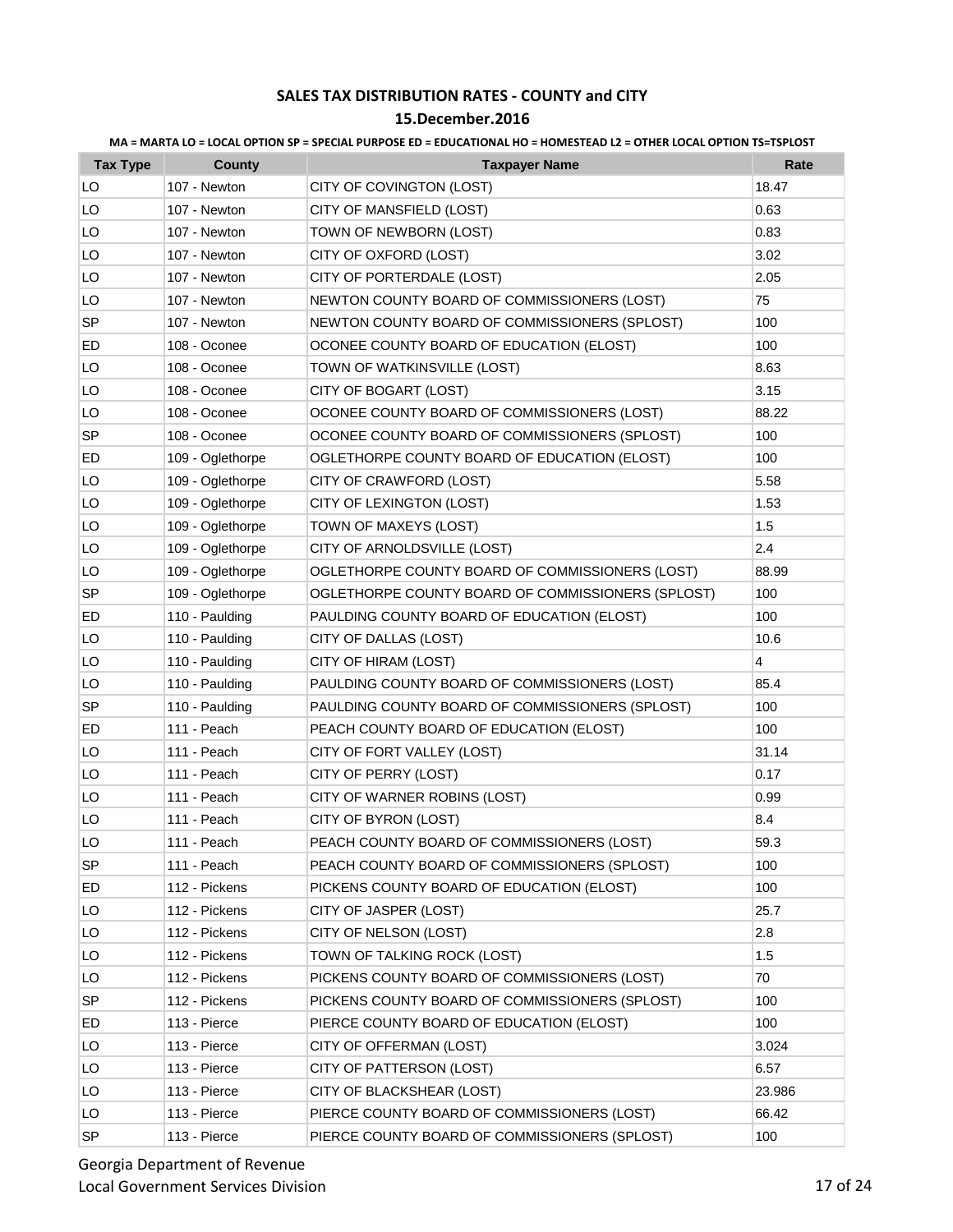|  |  | MA = MARTA LO = LOCAL OPTION SP = SPECIAL PURPOSE ED = EDUCATIONAL HO = HOMESTEAD L2 = OTHER LOCAL OPTION TS=TSPLOST |  |  |
|--|--|----------------------------------------------------------------------------------------------------------------------|--|--|
|--|--|----------------------------------------------------------------------------------------------------------------------|--|--|

| <b>Tax Type</b> | <b>County</b>  | <b>Taxpayer Name</b>                            | Rate  |
|-----------------|----------------|-------------------------------------------------|-------|
| ED              | 114 - Pike     | PIKE COUNTY BOARD OF EDUCATION (ELOST)          | 100   |
| LO              | 114 - Pike     | CITY OF CONCORD (LOST)                          | 3.55  |
| LO              | 114 - Pike     | CITY OF MEANSVILLE (LOST)                       | 3     |
| LO              | 114 - Pike     | CITY OF MENLO (LOST)                            | 0     |
| LO              | 114 - Pike     | CITY OF MOLENA (LOST)                           | 4.17  |
| LO              | 114 - Pike     | CITY OF WILLIAMSON (LOST)                       | 3.4   |
| LO              | 114 - Pike     | CITY OF ZEBULON (LOST)                          | 11.88 |
| LO              | 114 - Pike     | PIKE COUNTY BOARD OF COMMISSIONERS (LOST)       | 74    |
| SP              | 114 - Pike     | PIKE COUNTY BOARD OF COMMISSIONERS (SPLOST)     | 100   |
| ED              | 115 - Polk     | POLK COUNTY BOARD OF EDUCATION (ELOST)          | 100   |
| LO              | 115 - Polk     | CITY OF CEDARTOWN (LOST)                        | 29    |
| LO              | 115 - Polk     | CITY OF ROCKMART (LOST)                         | 15    |
| LO              | 115 - Polk     | CITY OF ARAGON (LOST)                           | 2.77  |
| LO              | 115 - Polk     | POLK COUNTY BOARD OF COMMISSIONERS (LOST)       | 53.23 |
| SP              | 115 - Polk     | POLK COUNTY BOARD OF COMMISSIONERS (SPLOST)     | 100   |
| ED              | 116 - Pulaski  | PULASKI COUNTY BOARD OF EDUCATION (ELOST)       | 100   |
| LO              | 116 - Pulaski  | CITY OF HAWKINSVILLE (LOST)                     | 50    |
| LO              | 116 - Pulaski  | PULASKI COUNTY BOARD OF COMMISSIONERS (LOST)    | 50    |
| <b>SP</b>       | 116 - Pulaski  | PULASKI COUNTY BOARD OF COMMISSIONERS (SPLOST)  | 100   |
| ED              | 117 - Putnam   | PUTNAM COUNTY BOARD OF EDUCATION (ELOST)        | 100   |
| LO              | 117 - Putnam   | CITY OF EATONTON (LOST)                         | 39    |
| LO              | 117 - Putnam   | PUTNAM COUNTY BOARD OF COMMISSIONERS (LOST)     | 61    |
| SP              | 117 - Putnam   | PUTNAM COUNTY BOARD OF COMMISSIONERS (SPLOST)   | 100   |
| ED              | 118 - Quitman  | QUITMAN COUNTY BOARD OF EDUCATION (ELOST)       | 100   |
| LO              | 118 - Quitman  | CITY OF GEORGETOWN (LOST)                       | 0     |
| LO              | 118 - Quitman  | QUITMAN-GEORGETOWN CONSOLIDATED GOVT (LOST)     | 100   |
| SP              | 118 - Quitman  | QUITMAN COUNTY BOARD OF COMMISSIONERS (SPLOST)  | 100   |
| TS              | 118 - Quitman  | <b>TSPLOST</b>                                  | 100   |
| ED              | 119 - Rabun    | RABUN COUNTY BOARD OF EDUCATION (ELOST)         | 100   |
| LO              | 119 - Rabun    | RABUN COUNTY BOARD OF EDUCATION (LOST)          | 100   |
| <b>SP</b>       | 119 - Rabun    | RABUN COUNTY BOARD OF COMMISSIONERS (SPLOST)    | 100   |
| ED              | 120 - Randolph | RANDOLPH COUNTY BOARD OF EDUCATION (ELOST)      | 100   |
| LO              | 120 - Randolph | CITY OF COLEMAN (LOST)                          | 0     |
| LO              | 120 - Randolph | CITY OF CUTHBERT (LOST)                         | 50.18 |
| LO              | 120 - Randolph | CITY OF SHELLMAN (LOST)                         | 14.03 |
| LO              | 120 - Randolph | RANDOLPH COUNTY BOARD OF COMMISSIONERS (LOST)   | 35.79 |
| SP              | 120 - Randolph | RANDOLPH COUNTY BOARD OF COMMISSIONERS (SPLOST) | 100   |
| TS              | 120 - Randolph | <b>TSPLOST</b>                                  | 100   |
| ED              | 121 - Richmond | RICHMOND COUNTY BOARD OF EDUCATION (ELOST)      | 100   |
| LO              | 121 - Richmond | CITY OF HEPHZIBAH (LOST)                        | 2.05  |
| LO              | 121 - Richmond | CITY OF AUGUSTA (URBAN SERVICES) (LOST)         | 14.12 |
| LO              | 121 - Richmond | CITY OF BLYTHE (LOST)                           | 0.37  |
| LO              | 121 - Richmond | RICHMOND COUNTY BOARD OF COMMISSIONERS (LOST)   | 83.46 |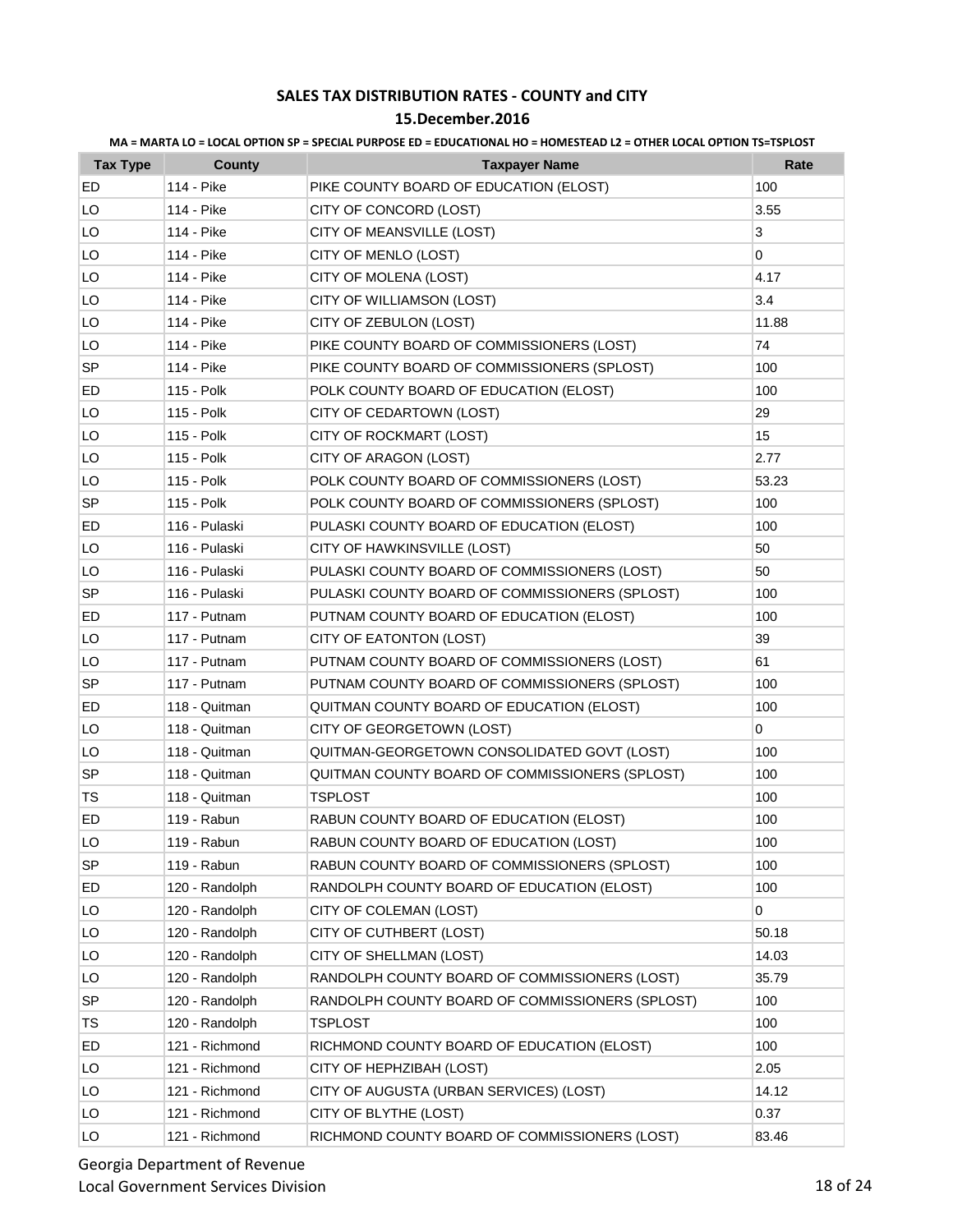### **15.December.2016**

| <b>Tax Type</b> | <b>County</b>  | <b>Taxpayer Name</b>                            | Rate           |
|-----------------|----------------|-------------------------------------------------|----------------|
| <b>SP</b>       | 121 - Richmond | RICHMOND COUNTY BOARD OF COMMISSIONERS (SPLOST) | 100            |
| TS              | 121 - Richmond | <b>TSPLOST</b>                                  | 100            |
| ED              | 122 - Rockdale | ROCKDALE COUNTY BOARD OF EDUCATION (ELOST)      | 100            |
| HO              | 122 - Rockdale | ROCKDALE COUNTY BOARD OF COMMISSIONERS (HOST)   | 100            |
| SP              | 122 - Rockdale | ROCKDALE COUNTY BOARD OF COMMISSIONERS (SPLOST) | 100            |
| ED              | 123 - Schley   | SCHLEY COUNTY BOARD OF EDUCATION (ELOST)        | 100            |
| LO              | 123 - Schley   | CITY OF ELLAVILLE (LOST)                        | 50             |
| LO              | 123 - Schley   | SCHLEY COUNTY BOARD OF COMMISSIONERS (LOST)     | 50             |
| SP              | 123 - Schley   | SCHLEY COUNTY BOARD OF COMMISSIONERS (SPLOST)   | 100            |
| TS              | 123 - Schley   | <b>TSPLOST</b>                                  | 100            |
| ED              | 124 - Screven  | SCREVEN COUNTY BOARD OF EDUCATION (ELOST)       | 100            |
| LO              | 124 - Screven  | TOWN OF HILTONIA (LOST)                         | 2.12           |
| LO              | 124 - Screven  | TOWN OF NEWINGTON (LOST)                        | 1.7            |
| LO              | 124 - Screven  | CITY OF OLIVER (LOST)                           | 1.49           |
| LO              | 124 - Screven  | TOWN OF ROCKY FORD (LOST)                       | 0.9            |
| LO              | 124 - Screven  | CITY OF SYLVANIA (LOST)                         | 16.18          |
| LO              | 124 - Screven  | SCREVEN COUNTY BOARD OF COMMISSIONERS (LOST)    | 77.61          |
| <b>SP</b>       | 124 - Screven  | SCREVEN COUNTY BOARD OF COMMISSIONERS (SPLOST)  | 100            |
| ED              | 125 - Seminole | SEMINOLE COUNTY BOARD OF EDUCATION (ELOST)      | 100            |
| LO              | 125 - Seminole | CITY OF DONALSONVILLE (LOST)                    | 33             |
| LO              | 125 - Seminole | CITY OF IRON CITY (LOST)                        | $\overline{4}$ |
| LO              | 125 - Seminole | SEMINOLE COUNTY BOARD OF COMMISSIONERS (LOST)   | 63             |
| SP              | 125 - Seminole | SEMINOLE COUNTY BOARD OF COMMISSIONERS (SPLOST) | 100            |
| ED              | 126 - Spalding | SPALDING COUNTY-GRIFFIN BD OF EDUCATION (ELOST) | 100            |
| LO              | 126 - Spalding | CITY OF GRIFFIN (LOST)                          | 40.5           |
| LO              | 126 - Spalding | SPALDING COUNTY BOARD OF COMMISSIONERS (LOST)   | 59.5           |
| SP              | 126 - Spalding | SPALDING COUNTY BOARD OF COMMISSIONERS (SPLOST) | 100            |
| ED              | 127 - Stephens | STEPHENS COUNTY BOARD OF EDUCATION (ELOST)      | 100            |
| LO              | 127 - Stephens | TOWN OF MARTIN (LOST)                           | 1.23           |
| LO              | 127 - Stephens | CITY OF TOCCOA (LOST)                           | 35.26          |
| LO              | 127 - Stephens | STEPHENS COUNTY BOARD OF COMMISSIONERS (LOST)   | 63.51          |
| SP              | 127 - Stephens | STEPHENS COUNTY BOARD OF COMMISSIONERS (SPLOST) | 100            |
| ED              | 128 - Stewart  | STEWART COUNTY BOARD OF EDUCATION (ELOST)       | 100            |
| LO              | 128 - Stewart  | CITY OF LUMPKIN (LOST)                          | 29             |
| LO              | 128 - Stewart  | CITY OF RICHLAND (LOST)                         | 36             |
| LO              | 128 - Stewart  | STEWART COUNTY BOARD OF COMMISSIONERS (LOST)    | 35             |
| SP              | 128 - Stewart  | STEWART COUNTY BOARD OF COMMISSIONERS (SPLOST)  | 100            |
| TS              | 128 - Stewart  | <b>TSPLOST</b>                                  | 100            |
| ED              | 129 - Sumter   | SUMTER COUNTY BOARD OF EDUCATION (ELOST)        | 100            |
| LO              | 129 - Sumter   | CITY OF DESOTO (LOST)                           | 0.603          |
| LO              | 129 - Sumter   | CITY OF LESLIE (LOST)                           | 1.392          |
| LO              | 129 - Sumter   | CITY OF PLAINS (LOST)                           | 1.793          |
| LO              | 129 - Sumter   | CITY OF AMERICUS (LOST)                         | 44.062         |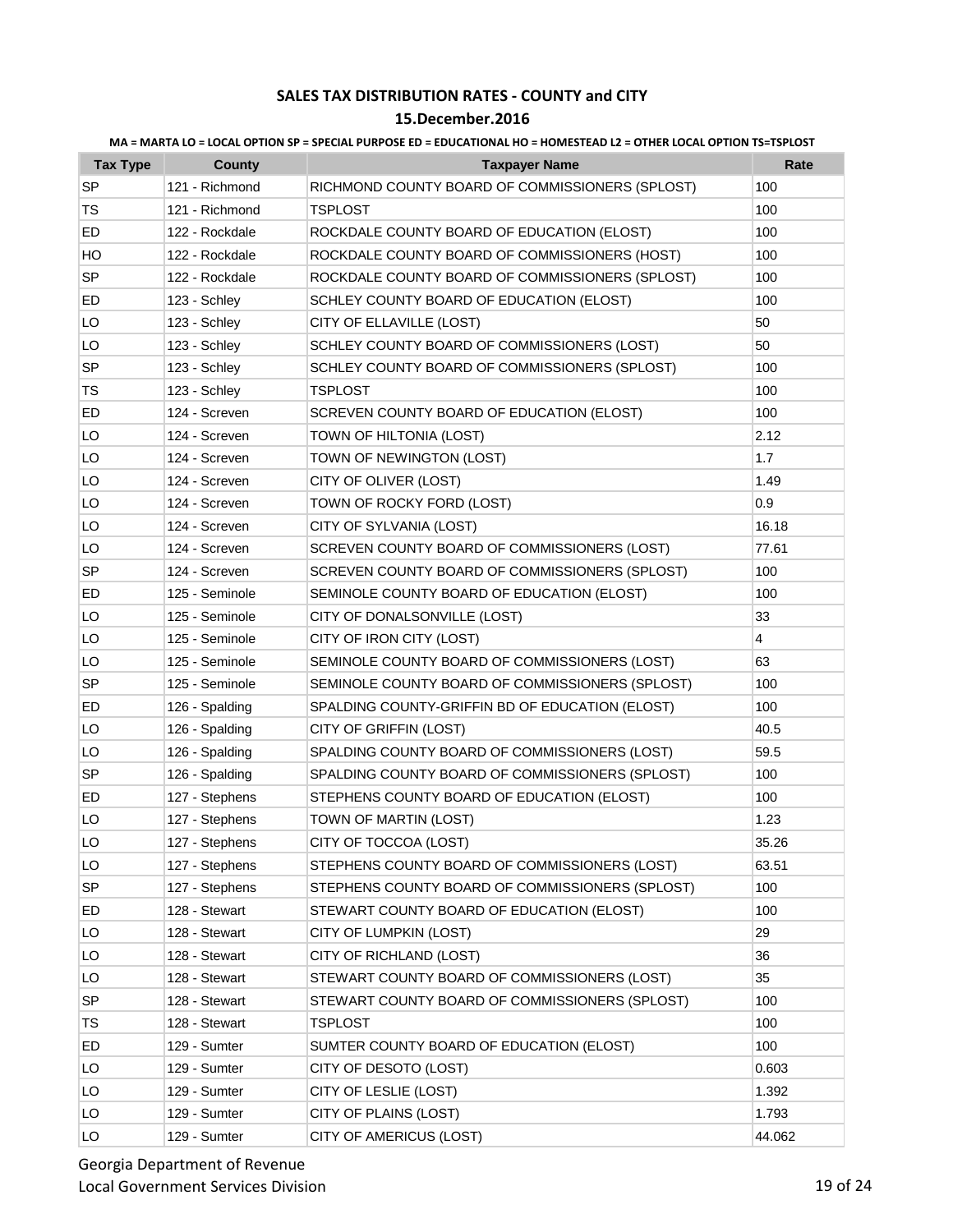### **15.December.2016**

| <b>Tax Type</b> | <b>County</b>    | <b>Taxpayer Name</b>                              | Rate      |
|-----------------|------------------|---------------------------------------------------|-----------|
| LO              | 129 - Sumter     | CITY OF ANDERSONVILLE (LOST)                      | 0.85      |
| LO              | 129 - Sumter     | SUMTER COUNTY BOARD OF COMMISSIONERS (LOST)       | 51.3      |
| <b>SP</b>       | 129 - Sumter     | SUMTER COUNTY BOARD OF COMMISSIONERS (SPLOST)     | 100       |
| TS              | 129 - Sumter     | <b>TSPLOST</b>                                    | 100       |
| ED              | 130 - Talbot     | TALBOT COUNTY BOARD OF EDUCATION (ELOST)          | 100       |
| LO              | 130 - Talbot     | CITY OF GENEVA (LOST)                             | 3.773585  |
| LO              | 130 - Talbot     | CITY OF JUNCTION CITY (LOST)                      | 4.060377  |
| LO              | 130 - Talbot     | CITY OF MANCHESTER (LOST)                         | 2.158491  |
| LO              | 130 - Talbot     | CITY OF TALBOTTON (LOST)                          | 15.773585 |
| LO              | 130 - Talbot     | CITY OF WOODLAND (LOST)                           | 10.4      |
| LO              | 130 - Talbot     | TALBOT COUNTY BOARD OF COMMISSIONERS (LOST)       | 63.833962 |
| <b>SP</b>       | 130 - Talbot     | TALBOT COUNTY BOARD OF COMMISSIONERS (SPLOST)     | 100       |
| TS              | 130 - Talbot     | TSPLOST                                           | 100       |
| ED              | 131 - Taliaferro | TALIAFERRO COUNTY BOARD OF EDUCATION (ELOST)      | 100       |
| LO              | 131 - Taliaferro | CITY OF CRAWFORDVILLE (LOST)                      | 23.5      |
| LO              | 131 - Taliaferro | TALIAFERRO COUNTY BOARD OF COMMISSIONERS (LOST)   | 76.5      |
| <b>SP</b>       | 131 - Taliaferro | TALIAFERRO COUNTY BOARD OF COMMISSIONERS (SPLOST) | 100       |
| TS              | 131 - Taliaferro | <b>TSPLOST</b>                                    | 100       |
| ED              | 132 - Tattnall   | TATTNALL COUNTY BOARD OF EDUCATION (ELOST)        | 100       |
| LO              | 132 - Tattnall   | CITY OF COBBTOWN (LOST)                           | 1.29      |
| LO              | 132 - Tattnall   | CITY OF COLLINS (LOST)                            | 2.15      |
| LO              | 132 - Tattnall   | CITY OF GLENNVILLE (LOST)                         | 19.02     |
| LO              | 132 - Tattnall   | CITY OF REIDSVILLE (LOST)                         | 9.54      |
| LO              | 132 - Tattnall   | TATTNALL COUNTY BOARD OF COMMISSIONERS (LOST)     | 68        |
| <b>SP</b>       | 132 - Tattnall   | TATTNALL COUNTY BOARD OF COMMISSIONERS (SPLOST)   | 100       |
| TS              | 132 - Tattnall   | <b>TSPLOST</b>                                    | 100       |
| ED              | 133 - Taylor     | TAYLOR COUNTY BOARD OF EDUCATION (ELOST)          | 100       |
| LO              | 133 - Taylor     | CITY OF REYNOLDS (LOST)                           | 17.1      |
| LO              | 133 - Taylor     | CITY OF BUTLER (LOST)                             | 25.26     |
| LO              | 133 - Taylor     | TAYLOR COUNTY BOARD OF COMMISSIONERS (LOST)       | 57.64     |
| <b>SP</b>       | 133 - Taylor     | TAYLOR COUNTY BOARD OF COMMISSIONERS (SPLOST)     | 100       |
| TS              | 133 - Taylor     | TSPLOST                                           | 100       |
| ED              | 134 - Telfair    | TELFAIR COUNTY BOARD OF EDUCATION (ELOST)         | 100       |
| LO              | 134 - Telfair    | CITY OF HELENA (LOST)                             | 16.75     |
| LO              | 134 - Telfair    | CITY OF JACKSONVILLE (LOST)                       | 0.81      |
| LO              | 134 - Telfair    | CITY OF LUMBER CITY (LOST)                        | 7.72      |
| LO              | 134 - Telfair    | CITY OF MCRAE (LOST)                              | 33.36     |
| LO              | 134 - Telfair    | CITY OF MILAN (LOST)                              | 1.95      |
| LO              | 134 - Telfair    | CITY OF SCOTLAND (LOST)                           | 1.91      |
| LO              | 134 - Telfair    | TELFAIR COUNTY BOARD OF COMMISSIONERS (LOST)      | 37.5      |
| SP              | 134 - Telfair    | TELFAIR COUNTY BOARD OF COMMISSIONERS (SPLOST)    | 100       |
| TS              | 134 - Telfair    | TSPLOST                                           | 100       |
| ED              | 135 - Terrell    | TERRELL COUNTY BOARD OF EDUCATION (ELOST)         | 100       |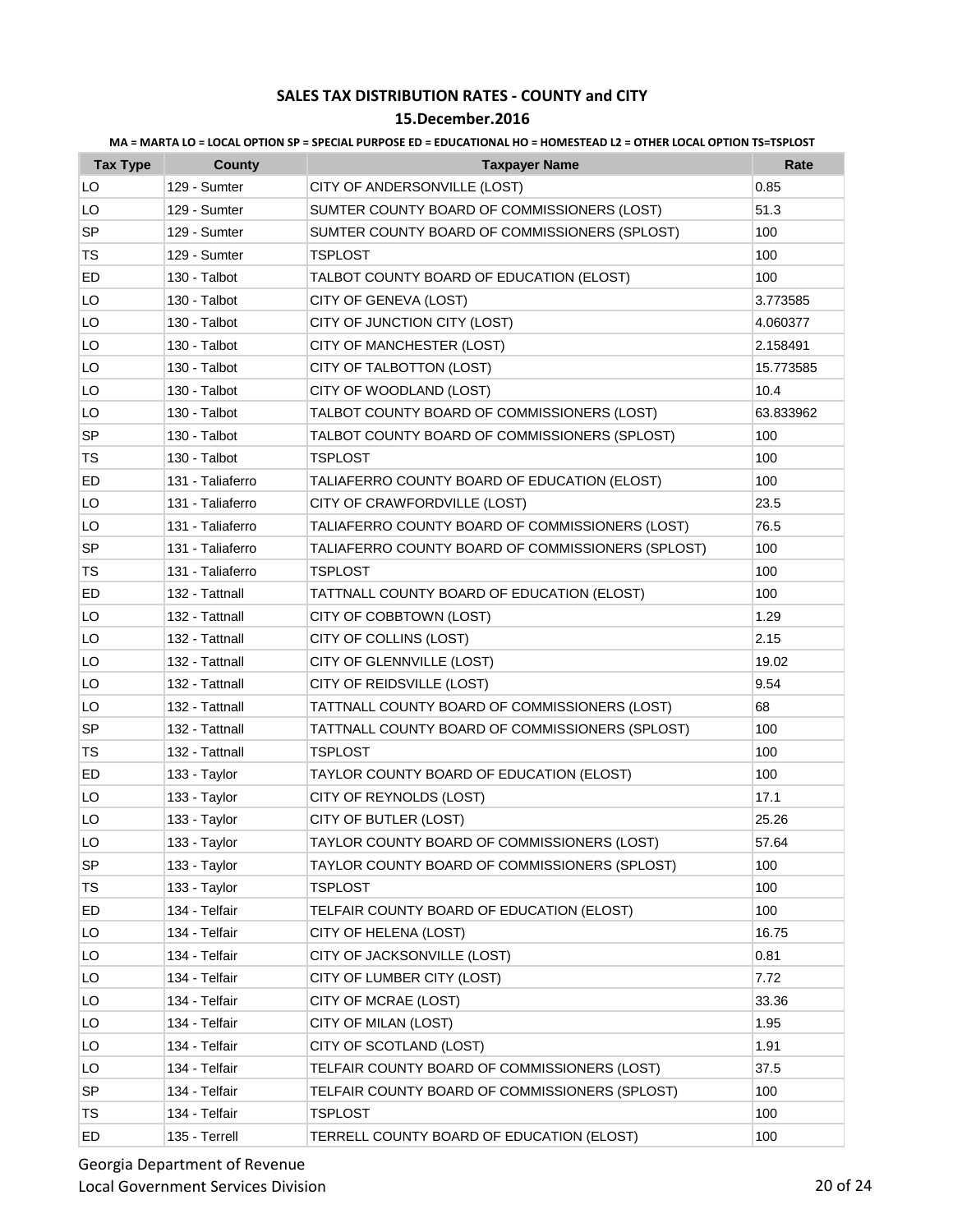### **15.December.2016**

| <b>Tax Type</b> | County         | <b>Taxpayer Name</b>                            | Rate    |
|-----------------|----------------|-------------------------------------------------|---------|
| LO              | 135 - Terrell  | CITY OF DAWSON (LOST)                           | 33.33   |
| LO              | 135 - Terrell  | CITY OF PARROTT (LOST)                          | 1.37    |
| LO              | 135 - Terrell  | CITY OF SASSER (LOST)                           | 2.1     |
| LO              | 135 - Terrell  | CITY OF BRONWOOD (LOST)                         | 3.1     |
| LO              | 135 - Terrell  | TERRELL COUNTY BOARD OF COMMISSIONERS (LOST)    | 60.1    |
| SP              | 135 - Terrell  | TERRELL COUNTY BOARD OF COMMISSIONERS (SPLOST)  | 100     |
| ED              | 136 - Thomas   | CITY OF THOMASVILLE BOARD OF EDUCATION (ELOST)  | 36.89   |
| ED              | 136 - Thomas   | THOMAS COUNTY BOARD OF EDUCATION (ELOST)        | 63.11   |
| LO              | 136 - Thomas   | CITY OF COOLIDGE (LOST)                         | 0.6549  |
| LO              | 136 - Thomas   | CITY OF MEIGS (LOST)                            | 1.1479  |
| LO              | 136 - Thomas   | TOWN OF OCHLOCKNEE (LOST)                       | 0.6319  |
| LO              | 136 - Thomas   | CITY OF PAVO (LOST)                             | 0.5457  |
| LO              | 136 - Thomas   | CITY OF THOMASVILLE (LOST)                      | 41.3782 |
| LO              | 136 - Thomas   | CITY OF BARWICK (LOST)                          | 0.336   |
| LO              | 136 - Thomas   | CITY OF BOSTON (LOST)                           | 1.5     |
| LO              | 136 - Thomas   | THOMAS COUNTY BOARD OF COMMISSIONERS (LOST)     | 53.8054 |
| SP              | 136 - Thomas   | THOMAS COUNTY BOARD OF COMMISSIONERS (SPLOST)   | 100     |
| ED              | 137 - Tift     | TIFT COUNTY BOARD OF EDUCATION (ELOST)          | 100     |
| LO              | 137 - Tift     | CITY OF OMEGA (LOST)                            | 3.05    |
| LO              | 137 - Tift     | CITY OF TIFTON (LOST)                           | 33.33   |
| LO              | 137 - Tift     | CITY OF TY TY (LOST)                            | 1.64    |
| LO              | 137 - Tift     | TIFT COUNTY BOARD OF COMMISSIONERS (LOST)       | 61.98   |
| <b>SP</b>       | 137 - Tift     | TIFT COUNTY BOARD OF COMMISSIONERS (SPLOST)     | 100     |
| ED              | 138 - Toombs   | CITY OF VIDALIA BOARD OF EDUCATION (ELOST)      | 48      |
| ED              | 138 - Toombs   | TOOMBS COUNTY BOARD OF EDUCATION (ELOST)        | 52      |
| LO              | 138 - Toombs   | CITY OF LYONS (LOST)                            | 14.66   |
| LO              | 138 - Toombs   | CITY OF SANTA CLAUS (LOST)                      | 1       |
| LO              | 138 - Toombs   | CITY OF VIDALIA (LOST)                          | 42.17   |
| LO              | 138 - Toombs   | TOOMBS COUNTY BOARD OF COMMISSIONERS (LOST)     | 42.17   |
| <b>SP</b>       | 138 - Toombs   | TOOMBS COUNTY BOARD OF COMMISSIONERS (SPLOST)   | 100     |
| TS              | 138 - Toombs   | <b>TSPLOST</b>                                  | 100     |
| ED              | 139 - Towns    | TOWNS COUNTY BOARD OF EDUCATION (ELOST)         | 100     |
| L2              | 139 - Towns    | TOWNS COUNTY BOARD OF EDUCATION (2ND LOST)      | 100     |
| LO              | 139 - Towns    | CITY OF HIAWASSEE (LOST)                        | 10.5    |
| LO              | 139 - Towns    | CITY OF YOUNG HARRIS (LOST)                     | 9.5     |
| LO              | 139 - Towns    | TOWNS COUNTY BOARD OF COMMISSIONERS (LOST)      | 80      |
| SP              | 139 - Towns    | TOWNS COUNTY BOARD OF COMMISSIONERS (SPLOST)    | 100     |
| ED              | 140 - Treutlen | TREUTLEN COUNTY BOARD OF EDUCATION (ELOST)      | 100     |
| LO              | 140 - Treutlen | CITY OF SOPERTON (LOST)                         | 45      |
| LO              | 140 - Treutlen | TREUTLEN COUNTY BOARD OF COMMISSIONERS (LOST)   | 55      |
| <b>SP</b>       | 140 - Treutlen | TREUTLEN COUNTY BOARD OF COMMISSIONERS (SPLOST) | 100     |
| <b>TS</b>       | 140 - Treutlen | <b>TSPLOST</b>                                  | 100     |
| ED              | 141 - Troup    | TROUP COUNTY BOARD OF EDUCATION (ELOST)         | 100     |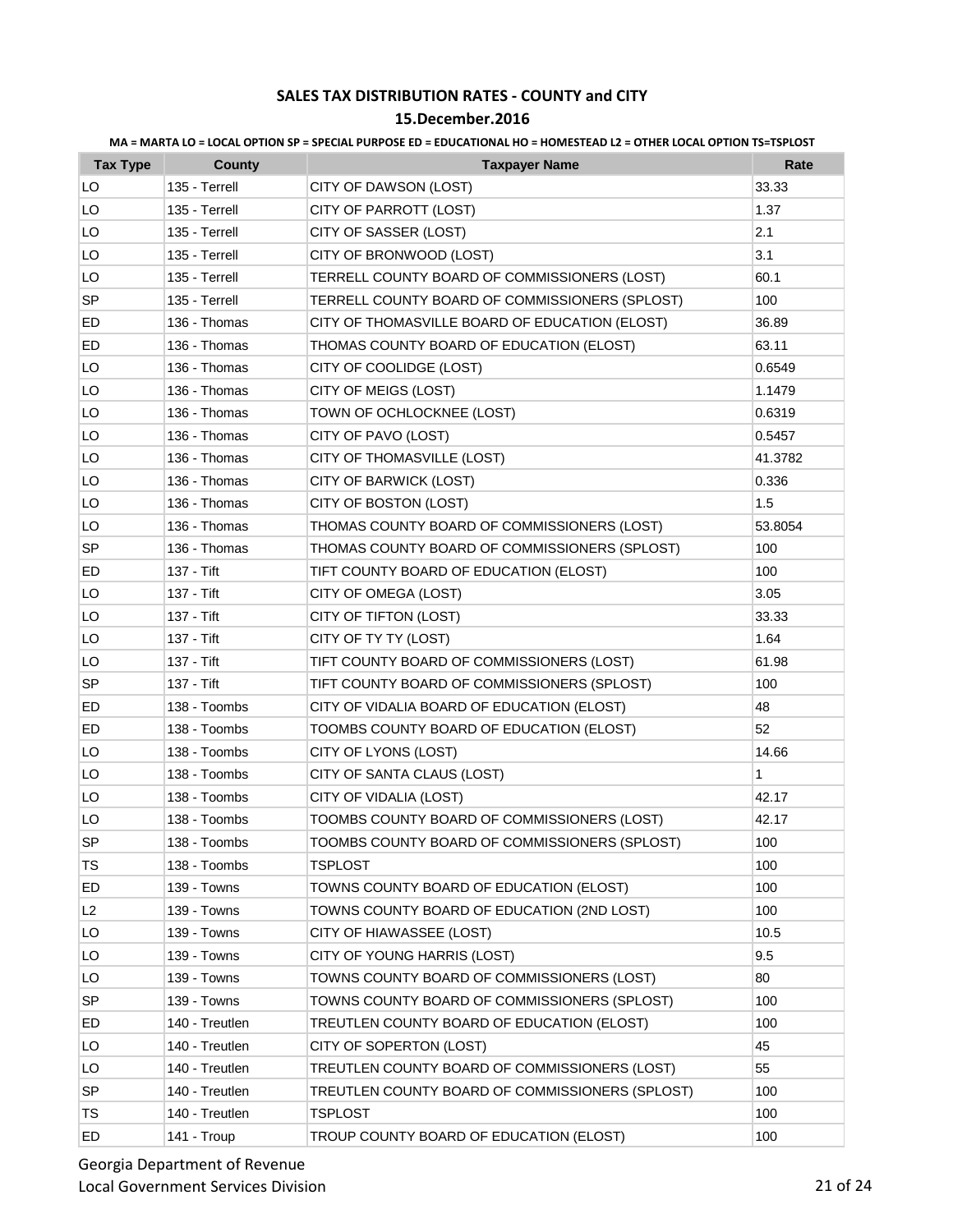| MA = MARTA LO = LOCAL OPTION SP = SPECIAL PURPOSE ED = EDUCATIONAL HO = HOMESTEAD L2 = OTHER LOCAL OPTION TS=TSPLOST |  |  |  |
|----------------------------------------------------------------------------------------------------------------------|--|--|--|
|                                                                                                                      |  |  |  |

| <b>Tax Type</b> | County       | <b>Taxpayer Name</b>                             | Rate           |
|-----------------|--------------|--------------------------------------------------|----------------|
| LO              | 141 - Troup  | CITY OF HOGANSVILLE (LOST)                       | 5              |
| LO              | 141 - Troup  | CITY OF LAGRANGE (LOST)                          | 45             |
| LO              | 141 - Troup  | CITY OF WEST POINT (LOST)                        | 5              |
| LO              | 141 - Troup  | TROUP COUNTY BOARD OF COMMISSIONERS (LOST)       | 45             |
| <b>SP</b>       | 141 - Troup  | TROUP COUNTY BOARD OF COMMISSIONERS (SPLOST)     | 100            |
| ED              | 142 - Turner | TURNER COUNTY BOARD OF EDUCATION (ELOST)         | 100            |
| LO              | 142 - Turner | CITY OF REBECCA (LOST)                           | 4              |
| LO              | 142 - Turner | CITY OF SYCAMORE (LOST)                          | 8              |
| LO              | 142 - Turner | CITY OF ASHBURN (LOST)                           | 28             |
| LO              | 142 - Turner | TURNER COUNTY BOARD OF COMMISSIONERS (LOST)      | 60             |
| <b>SP</b>       | 142 - Turner | TURNER COUNTY BOARD OF COMMISSIONERS (SPLOST)    | 100            |
| ED              | 143 - Twiggs | TWIGGS COUNTY BOARD OF EDUCATION (ELOST)         | 100            |
| LO              | 143 - Twiggs | CITY OF DANVILLE (LOST)                          | 4              |
| LO              | 143 - Twiggs | CITY OF JEFFERSONVILLE (LOST)                    | 20             |
| LO              | 143 - Twiggs | TWIGGS COUNTY BOARD OF COMMISSIONERS (LOST)      | 76             |
| <b>SP</b>       | 143 - Twiggs | TWIGGS COUNTY BOARD OF COMMISSIONERS (SPLOST)    | 100            |
| ED              | 144 - Union  | UNION COUNTY BOARD OF EDUCATION (ELOST)          | 100            |
| LO              | 144 - Union  | CITY OF BLAIRSVILLE (LOST)                       | 20             |
| LO              | 144 - Union  | UNION COUNTY BOARD OF COMMISSIONERS (LOST)       | 80             |
| SP              | 144 - Union  | UNION COUNTY BOARD OF COMMISSIONERS (SPLOST)     | 100            |
| ED              | 145 - Upson  | UPSON COUNTY BOARD OF EDUCATION (ELOST)          | 100            |
| LO              | 145 - Upson  | CITY OF THOMASTON (LOST)                         | 43             |
| LO              | 145 - Upson  | CITY OF YATESVILLE (LOST)                        | $\overline{c}$ |
| LO              | 145 - Upson  | UPSON COUNTY BOARD OF COMMISSIONERS (LOST)       | 55             |
| SP              | 145 - Upson  | UPSON COUNTY BOARD OF COMMISSIONERS (SPLOST)     | 100            |
| ED              | 146 - Walker | CITY OF CHICKAMAUGA BOARD OF EDUCATION (ELOST)   | 13.3           |
| ED              | 146 - Walker | WALKER COUNTY BOARD OF EDUCATION (ELOST)         | 86.7           |
| LO              | 146 - Walker | CITY OF CHICKAMAUGA (LOST)                       | 5.06           |
| LO              | 146 - Walker | CITY OF FORT OGLETHORPE (LOST)                   | 0.42           |
| LO              | 146 - Walker | CITY OF LAFAYETTE (LOST)                         | 11.38          |
| LO              | 146 - Walker | CITY OF LOOKOUT MOUNTAIN (LOST)                  | 3.44           |
| LO              | 146 - Walker | CITY OF ROSSVILLE (LOST)                         | 7.2            |
| LO              | 146 - Walker | WALKER COUNTY BOARD OF COMMISSIONERS (LOST)      | 72.5           |
| <b>SP</b>       | 146 - Walker | WALKER COUNTY BOARD OF COMMISSIONERS (SPLOST)    | 100            |
| ED              | 147 - Walton | CITY OF SOCIAL CIRCLE BOARD OF EDUCATION (ELOST) | 11.126         |
| ED              | 147 - Walton | WALTON COUNTY BOARD OF EDUCATION (ELOST)         | 88.874         |
| LO              | 147 - Walton | CITY OF LOGANVILLE (LOST)                        | 10.46          |
| LO              | 147 - Walton | CITY OF MONROE (LOST)                            | 17.3           |
| LO              | 147 - Walton | CITY OF SOCIAL CIRCLE (LOST)                     | 5.59           |
| LO              | 147 - Walton | CITY OF WALNUT GROVE (LOST)                      | 1.65           |
| LO              | 147 - Walton | WALTON COUNTY BOARD OF COMMISSIONERS (LOST)      | 65             |
| <b>SP</b>       | 147 - Walton | WALTON COUNTY BOARD OF COMMISSIONERS (SPLOST)    | 100            |
| ED              | 148 - Ware   | WARE COUNTY BOARD OF EDUCATION (ELOST)           | 100            |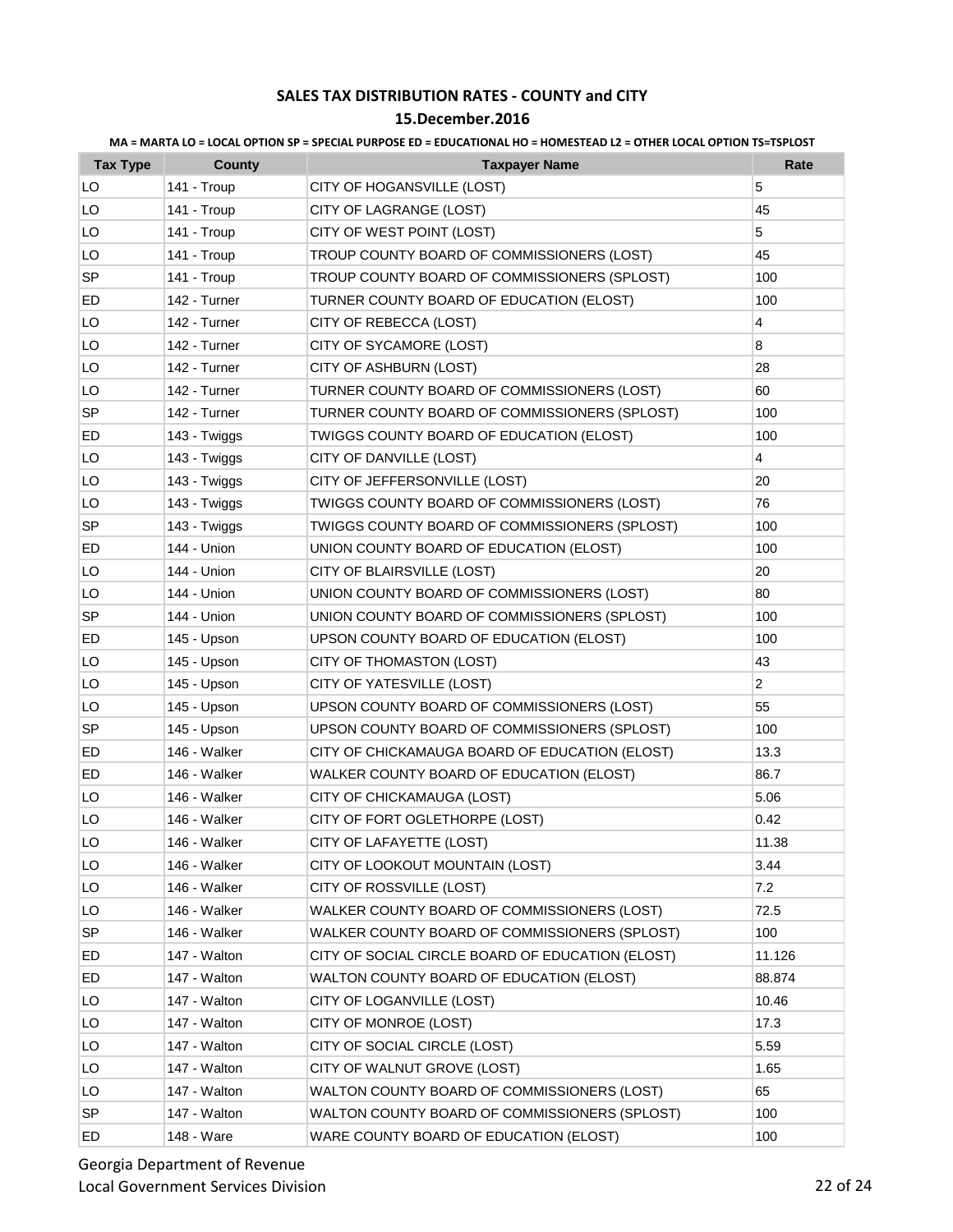### **15.December.2016**

| <b>Tax Type</b> | <b>County</b>    | <b>Taxpayer Name</b>                              | Rate  |
|-----------------|------------------|---------------------------------------------------|-------|
| LO              | 148 - Ware       | CITY OF WAYCROSS (LOST)                           | 44.5  |
| LO              | 148 - Ware       | WARE COUNTY BOARD OF COMMISSIONERS (LOST)         | 55.5  |
| <b>SP</b>       | 148 - Ware       | WARE COUNTY BOARD OF COMMISSIONERS (SPLOST)       | 100   |
| ED              | 149 - Warren     | WARREN COUNTY BOARD OF EDUCATION (ELOST)          | 100   |
| LO              | 149 - Warren     | CITY OF NORWOOD (LOST)                            | 4.1   |
| LO              | 149 - Warren     | CITY OF WARRENTON (LOST)                          | 33.2  |
| LO              | 149 - Warren     | CITY OF CAMAK (LOST)                              | 2.37  |
| LO              | 149 - Warren     | WARREN COUNTY BOARD OF COMMISSIONERS (LOST)       | 60.33 |
| SP              | 149 - Warren     | WARREN COUNTY BOARD OF COMMISSIONERS (SPLOST)     | 100   |
| TS              | 149 - Warren     | <b>TSPLOST</b>                                    | 100   |
| ED              | 150 - Washington | WASHINGTON COUNTY BOARD OF EDUCATION (ELOST)      | 100   |
| LO              | 150 - Washington | CITY OF DAVISBORO (LOST)                          | 2.45  |
| LO              | 150 - Washington | CITY OF DEEPSTEP (LOST)                           | 0.83  |
| LO              | 150 - Washington | CITY OF HARRISON (LOST)                           | 1.83  |
| LO              | 150 - Washington | CITY OF OCONEE (LOST)                             | 1.14  |
| LO              | 150 - Washington | CITY OF RIDDLEVILLE (LOST)                        | 0.36  |
| LO              | 150 - Washington | CITY OF SANDERSVILLE (LOST)                       | 32.96 |
| LO              | 150 - Washington | CITY OF TENNILLE (LOST)                           | 7.74  |
| LO              | 150 - Washington | WASHINGTON COUNTY BOARD OF COMMISSIONERS (LOST)   | 52.69 |
| <b>SP</b>       | 150 - Washington | WASHINGTON COUNTY BOARD OF COMMISSIONERS (SPLOST) | 100   |
| TS              | 150 - Washington | <b>TSPLOST</b>                                    | 100   |
| ED              | 151 - Wayne      | WAYNE COUNTY BOARD OF EDUCATION (ELOST)           | 100   |
| LO              | 151 - Wayne      | CITY OF JESUP (LOST)                              | 41.9  |
| LO              | 151 - Wayne      | CITY OF ODUM (LOST)                               | 1.5   |
| LO              | 151 - Wayne      | CITY OF SCREVEN (LOST)                            | 3.5   |
| LO              | 151 - Wayne      | WAYNE COUNTY BOARD OF COMMISSIONERS (LOST)        | 53.1  |
| SP              | 151 - Wayne      | WAYNE COUNTY BOARD OF COMMISSIONERS (SPLOST)      | 100   |
| TS              | 151 - Wayne      | <b>TSPLOST</b>                                    | 100   |
| ED              | 152 - Webster    | WEBSTER COUNTY BOARD OF EDUCATION (ELOST)         | 100   |
| LO              | 152 - Webster    | TOWN OF PRESTON (LOST)                            | 0     |
| LO              | 152 - Webster    | WEBSTER COUNTY BOARD OF COMMISSIONERS (LOST)      | 100   |
| <b>SP</b>       | 152 - Webster    | WEBSTER COUNTY BOARD OF COMMISSIONERS (SPLOST)    | 100   |
| TS              | 152 - Webster    | <b>TSPLOST</b>                                    | 100   |
| ED              | 153 - Wheeler    | WHEELER COUNTY BOARD OF EDUCATION (ELOST)         | 100   |
| LO              | 153 - Wheeler    | CITY OF GLENWOOD (LOST)                           | 21    |
| LO              | 153 - Wheeler    | CITY OF ALAMO (LOST)                              | 21    |
| LO              | 153 - Wheeler    | WHEELER COUNTY BOARD OF COMMISSIONERS (LOST)      | 58    |
| SP              | 153 - Wheeler    | WHEELER COUNTY BOARD OF COMMISSIONERS (SPLOST)    | 100   |
| <b>TS</b>       | 153 - Wheeler    | <b>TSPLOST</b>                                    | 100   |
| ED              | 154 - White      | WHITE COUNTY BOARD OF EDUCATION (ELOST)           | 100   |
| LO              | 154 - White      | CITY OF CLEVELAND (LOST)                          | 20    |
| LO              | 154 - White      | CITY OF HELEN (LOST)                              | 20    |
| LO              | 154 - White      | WHITE COUNTY BOARD OF COMMISSIONERS (LOST)        | 60    |